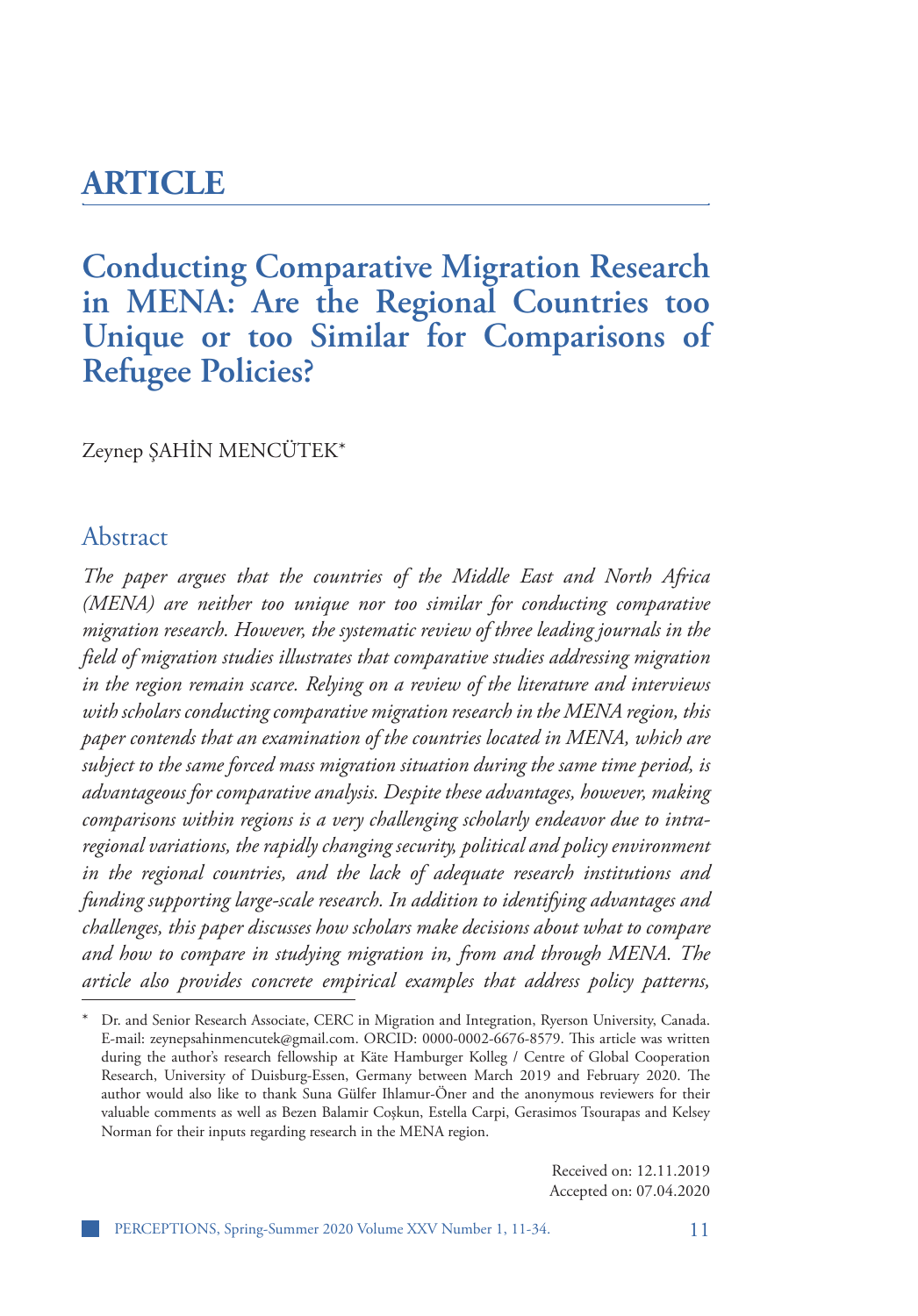*changes over time and drivers of refugee governance by comparing the cases of Turkey, Lebanon and Jordan.* 

### Keywords

Middle East and North Africa, comparative migration, refugee policies, case selection, methodology.

## Introduction

Two regions seem particularly salient for studying refugee situations, namely the Middle East and North Africa (MENA). However, the countries of MENA have been under-represented in the theorization of migration in general, and in refugee and forced migration studies in particular in recent years. Yet comparative cases from these regions have a high potential to fill gaps in our understanding of the changing patterns in origin, transit and receiving countries as well as in informing theory pertaining to the governance of mass refugee flows. They can enhance existing theories by shedding light on the interactions between regions, particularly between the Global North and South.<sup>1</sup> Such a regional focus is crucial to challenging the dominant Euro-centric character of comparative refugee and immigration studies and to effectively question the Middle Eastern exceptionalism discourse.

This paper contends that an examination of countries located in the same region, whereby these countries are subject to the same forced mass migration situation during the same time period, is advantageous for comparative analysis. This allows the researcher to hold some variables constant, such as refugee group, origin region and timescale in order to focus on other variables. On the other hand, it is a very challenging scholarly endeavor for several reasons. The list may range from within-region variations to the rapidly changing security, political and policy environment in the regional countries, as well as the lack of adequate research institutions in the region and lack of funding supporting large-scale research.

The paper argues that MENA2 is neither too unique nor its countries too highly similar to each other for conducting comparative migration research. However, there is a need for systematic comparison strategies and learning from other regional experiences. Relying on a review of the relevant literature and interviews with scholars conducting comparative migration research in the MENA region, this paper demonstrates how scholars make a decision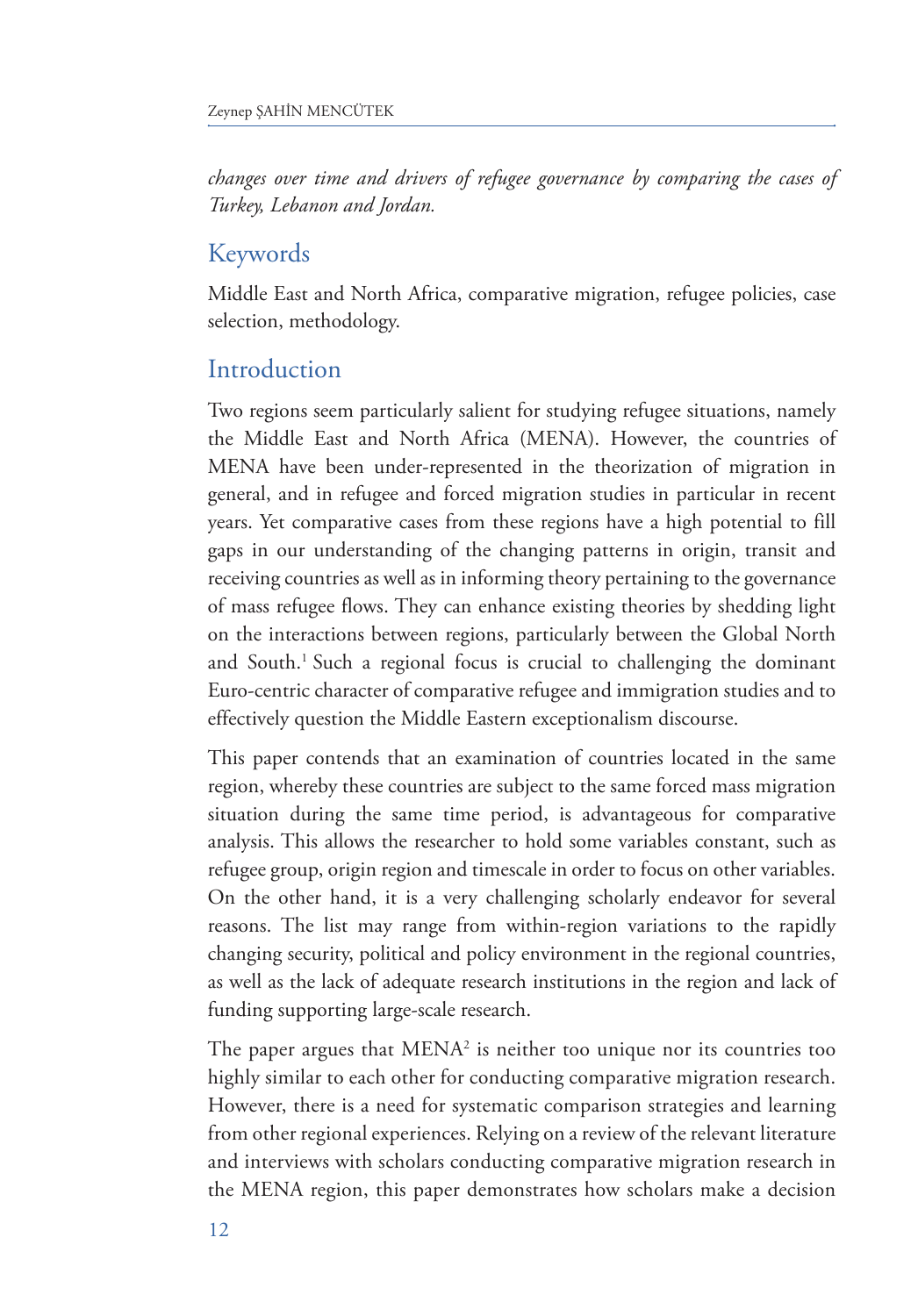about what to compare and how to compare, which is part and parcel of theory-building and theory evaluation. The paper starts with a general overview of comparative research in migration studies, and then move to map the place of MENA in this literature by conducting a systematic analysis of leading migration journals— *Journal of Refugee Studies*, *Journal of Ethnic and Migration Studies* and *Journal of Comparative Migration Research*. A concrete example from comparative research addressing refugee governance in Turkey, Lebanon and Jordan is provided to address ways of making comparisons to understand policy patterns, changes over time and policy drivers.

The following section addresses challenges and limitations in conducting comparative refugee studies in the region, relying on interviews with six scholars who have published more than one comparative research article about MENA. Although interview requests were made to 12 scholars, only six of them responded positively, while others had either time limitations or did not consider themselves expert enough to give an interview on comparative research designs. Scholars were asked to answer eight questions about their research experience via email in the summer of 2018. Three participants are based in Turkey, Lebanon and Jordan, while the other three work for British or American Universities. They all conducted long-term field work in MENA and wrote their dissertations about it. Their studies cover Egypt, Tunisia, Lebanon, Jordan, Turkey, Morocco and Israel, as well as the European migration regime. While one scholar has a disciplinary background in Anthropology, one is in the Social Work and Sociology department and the other four are from the field of Political Science. The paper concludes by providing the scholars' general strategies and recommendations for coping with the challenges of comparative research. Before moving to the analysis, it is useful to give an overview of comparative research designs in migration studies.

# Main Types of Comparative Migration Research Designs

There is a wide range of variety in the comparative research designs that are adopted by migration scholars based upon their research question.<sup>3</sup> The most common type includes a spatial base, namely cross-location (among territorial settings); this type includes cross-country, cross-region and cross-province/ city/town.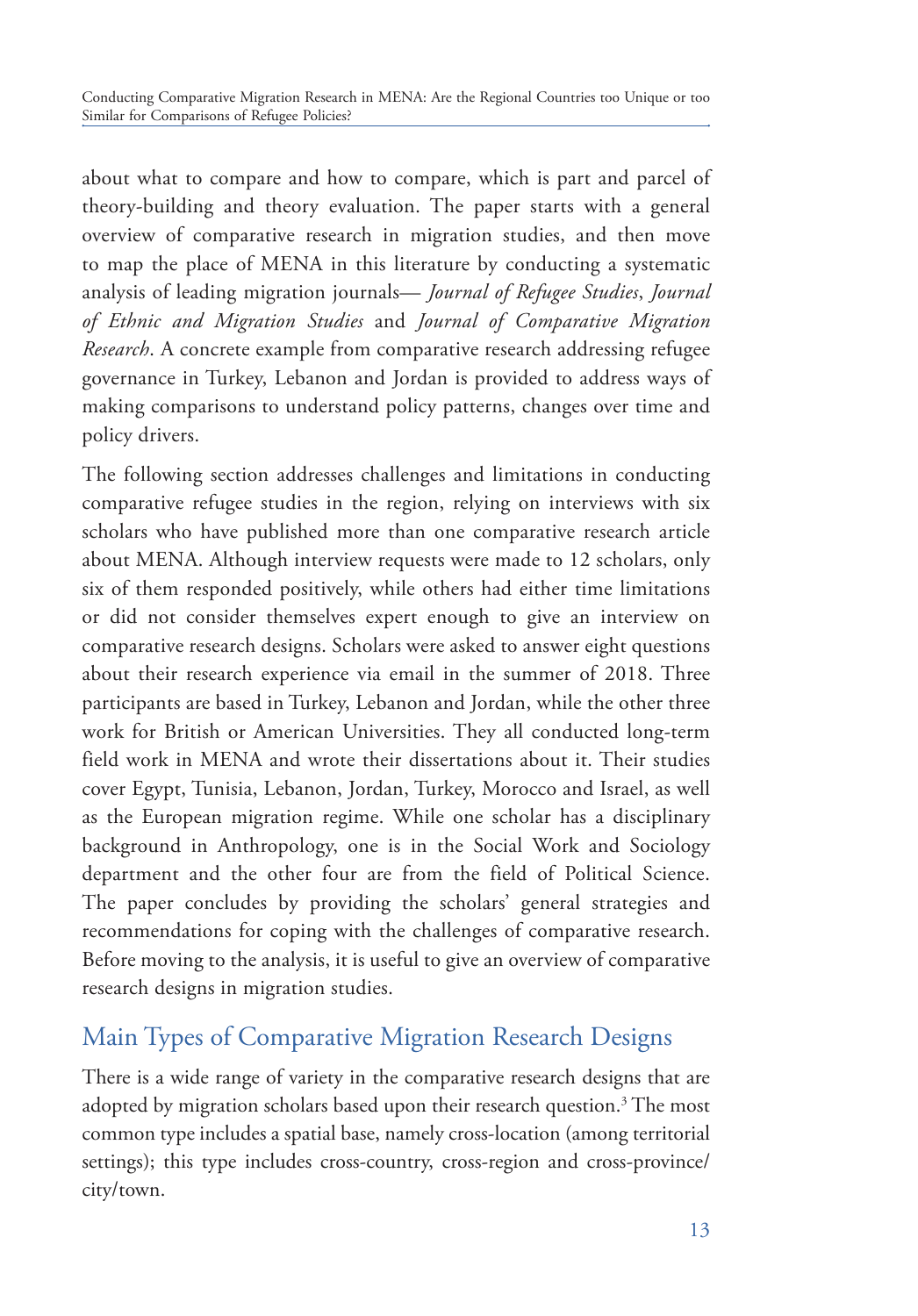| <b>TYPES</b>             | <b>UNITS OF COMPARISON</b>     | <b>EXAMPLES</b>                 |
|--------------------------|--------------------------------|---------------------------------|
| <b>Cross-location</b>    | - Among territorial settings   | - Turkey, Morocco, Egypt        |
|                          | - Cross-country                | Latin America and South         |
|                          | - Cross-region                 | Asia                            |
|                          | - Cross-province/city/town     | - Istanbul and Gaziantep        |
|                          | within a specific country      |                                 |
| <b>Cross groups</b>      | - Among migrant groups         | - Turkish migrants and          |
|                          | (multiple groups from          | Algerian migrants in France     |
|                          | different countries of origin  | - Refugees versus labor         |
|                          | settling in a single national/ | migrants                        |
|                          | host context)                  | recently arrived Syrians versus |
|                          | - Among those having a         | previous Syrian migrants        |
|                          | different status               | (such as in Lebanon)            |
|                          | - Among different migration    |                                 |
|                          | waves                          |                                 |
| <b>Cross-meso levels</b> | - Among organizations and      | - IOM-UNHCR- Egyptian           |
|                          | institutions                   | diaspora organizations in the   |
|                          | - Among migrant                | UK                              |
|                          | organizations/advocacy         | - Rightist vs leftist parties   |
|                          | groups                         |                                 |
|                          | - Among political parties      |                                 |
| <b>Cross-time</b>        | - Among different periods      | - Iraqi refugees in Jordan in   |
|                          | of time                        | 2003 and after 2014             |
|                          | - Before and after an event    |                                 |
|                          | (such as an economic or        |                                 |
|                          | political crisis)              |                                 |
| Combined                 | - Both cross-country and       | - Pre- and post-2011 African    |
| comparisons              | cross-time                     | refugee flows to Egypt and      |
|                          | - Both cross-country and       | Morocco                         |
|                          | cross groups                   | - Palestinians and Syrian       |
|                          | - Both cross-country and       | refugees in Lebanon and         |
|                          | cross-city                     | Jordan                          |
|                          |                                | - Border cities in Turkey,      |
|                          |                                | Greece and Bulgaria             |

**Table 1:** Variations in Comparative Research Designs in Migration Studies

Source: E. Yalaz & R. Zapata-Barrero, "Mapping the Qualitative Migration Research in Europe: An Exploratory Analysis," in E. Yalaz & R. Zapata-Barrero (eds.), *Qualitative Research in European Migration Studies*, Cham: Springer, 2018, p. 17.

A case of cross-location comparison, might be a comparison of labor market integration policy outcomes in Canada and Sweden.<sup>4</sup> A similar topic can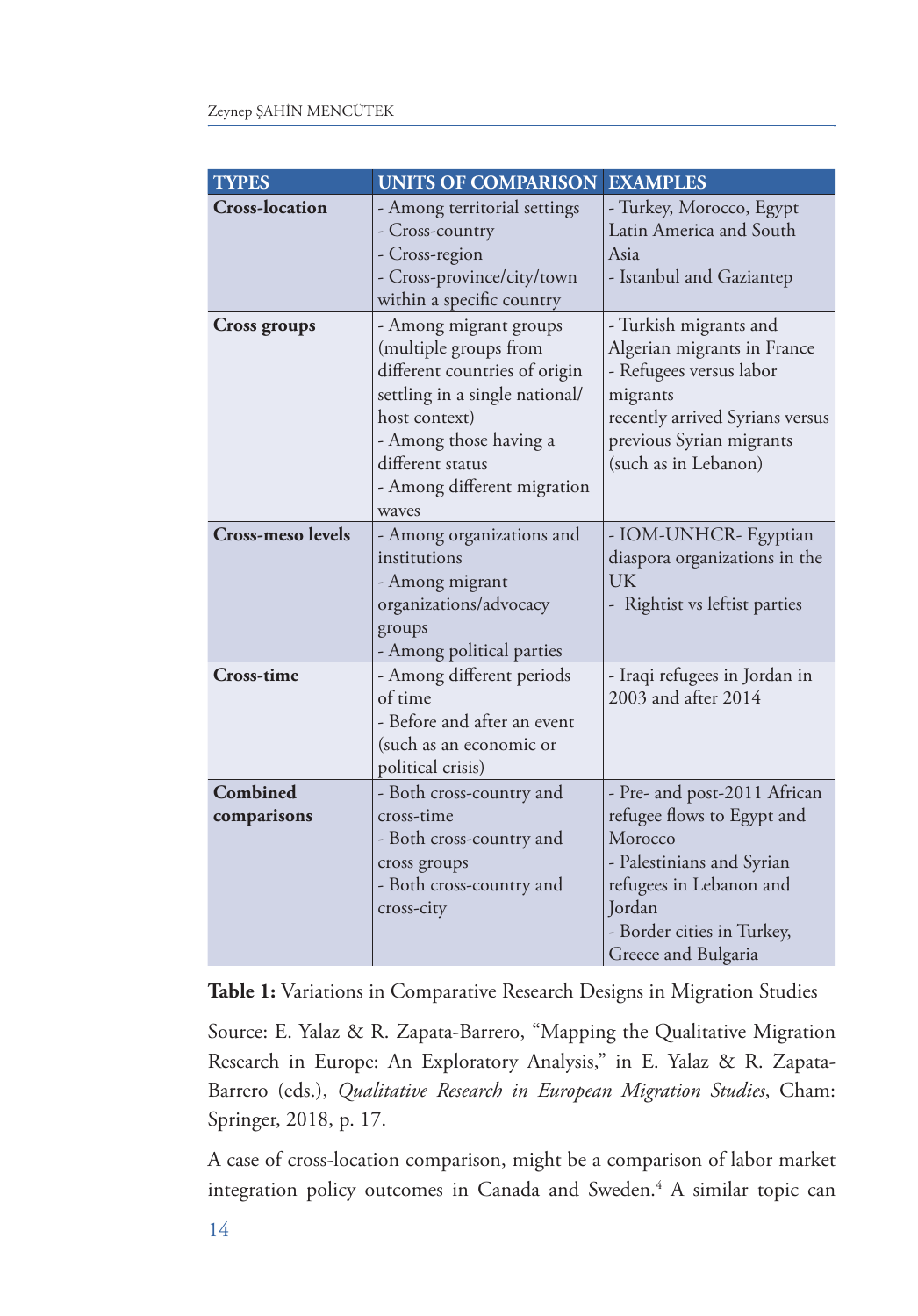be examined by conducting a cross-group comparison (among migrant groups) such as the labor market integration of three recently arrived refugee groups, such as ex‐Yugoslavs, black Africans and people from the Middle East in Australia. Crosscity comparison has increased in recent years due to the local turn in migration studies. The third possible type is the cross-meso level (among organizations and **The type of comparison scholars select is directly related to their research question. Each topic can be studied by each type of comparison method, but the research question informs the type. For example, a cross-group research design will focus on factors related to groups, their hosting contexts and interactions among them in ways that explain differences in outcomes.**

institutions), which focuses on comparisons such as examining the framings or policy impacts of different migrant advocacy groups in a certain migrant host country.5 The fourth type is comparison cross-time (among different periods), such as comparing Turkey's response to mass flows of Bulgarian Turks in 1989 and of Syrians since 2011.6 The last type has combined comparative designs, such as combining cross-country and cross-city. Such combinations are promising, as they may show "to what extent local decisionmaking processes are conditioned by the specific national legal system and which kinds of similarities and dissimilarities can be detected ceteris paribus."7

The type of comparison scholars select is directly related to their research question. Each topic can be studied by each type of comparison method, but the research question informs the type. For example, a cross-group research design will focus on factors related to groups, their hosting contexts and interactions among them in ways that explain differences in outcomes. Cross-time comparisons are specifically critical to see continuities and ruptures in policy-making processes.

All of these types of comparisons help in building on the empirical dimension of migration literature, accordingly enabling better-grounded analyses. As these are qualitative comparisons, they seek to present "rich, multi-layered and nuanced accounts of the ways in which various aspects of the everyday immigrant experience evolve and unfold."8 Moreover, they enable us to understand "perspective from within and to gain the depth and quality of information needed to provide a realistic picture of certain migration processes, causes and dynamics,"<sup>9</sup> even for exploring challenging issues such as human smuggling or refugee militarization that are prevalent in the public discourse.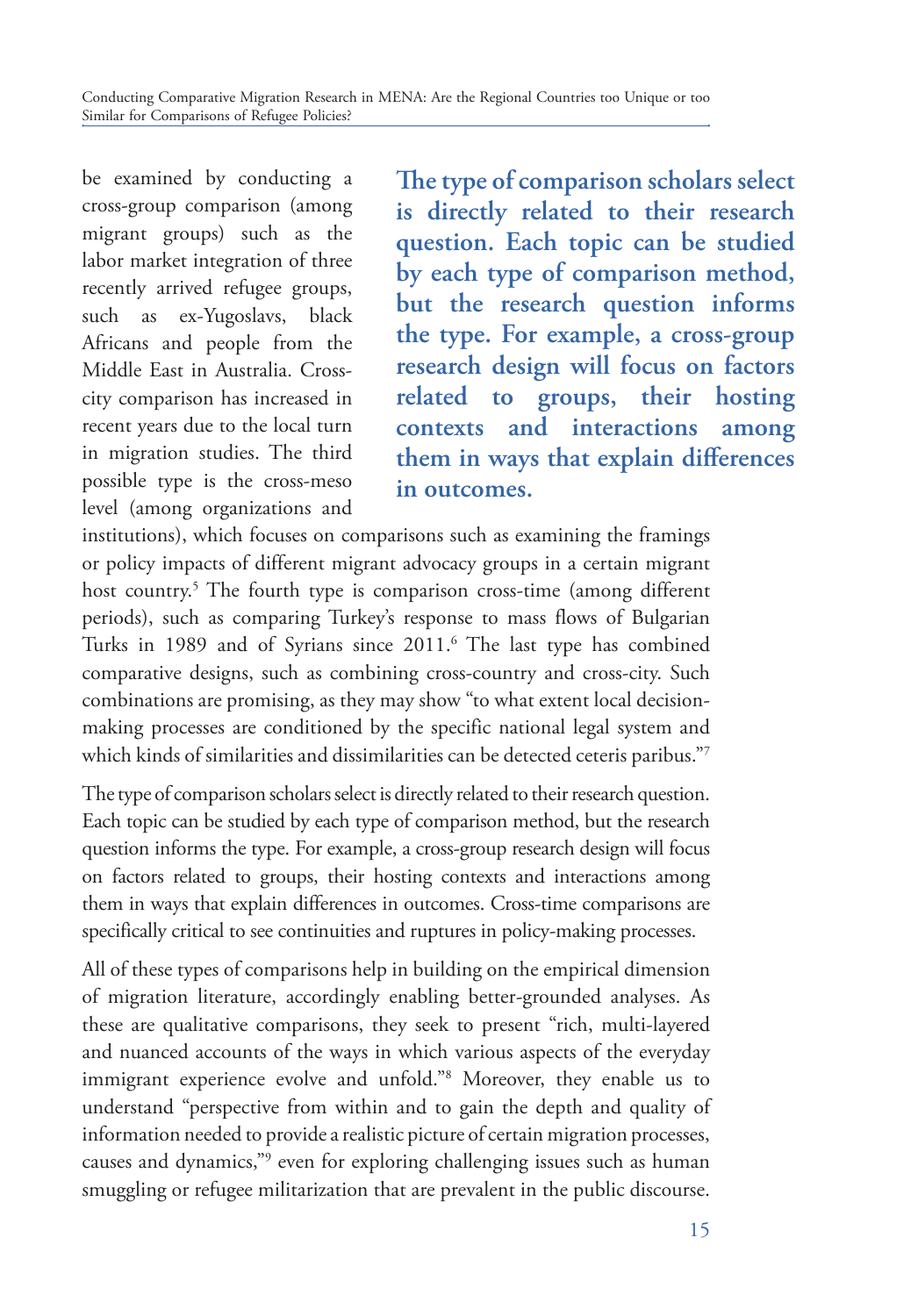These studies are also important because migration issues are "in need of more demanding objective evidence for scientific development, as well as in need of offering viable policy routes to guide social and policy change."10 As Scholten notes, "migration researchers are a prominent voice in the public debate around issues like the refugee crisis or radicalization, and a broad range of institutes has evolved operating at the boundaries of science and politics to contribute to 'evidence based policymaking.'"<sup>11</sup> Many methodological review studies on migration tell us that there is a lack of comparative research that might better inform evidence-based policymaking and the development of science.

### Mapping Comparative Research in Leading Migration Journals

The comprehensive analysis undertaken by Yalaz and Zapata-Barrero, who draw from 627 articles published in the *Journal of Ethnic and Migration Studies* and *Journal of Ethnic and Racial Studies* that used qualitative migration research in Europe between 2000 and 2016 shows that only 15 percent of the articles used comparative research design. While they adopted various comparison types, cross-location made up more than the half of the comparisons, overwhelming cross-location, cross-time, cross-meso level and cross-group comparisons. Yalaz and Zapata-Barrero found that the share of comparative research in

**Although author-by-country analysis provides insights about the places of knowledge production, it gives less information about the geographical coverage in journals of the field. These types of empirical analysis have not yet been conducted for MENA-related studies.**

migration studies rose in the 2015–2016 period, reaching 25 percent.<sup>12</sup> In a recent study, McNally and Rahim examined the *Journal of Refugee Studies* by looking at the where the authors who published in these journals were based in to answer the question, to what extent the Refugee Studies field is global or not. They found that UK-

based authors dominate the journal, publishing more articles than authors from any other country. Moreover, all of the top 10 countries where authors are based are in the Global North, although the majority of refugees live in the Global South.13 Although author-by-country analysis provides insights about the places of knowledge production, it gives less information about the geographical coverage in journals of the field. These types of empirical analysis have not yet been conducted for MENA-related studies. This study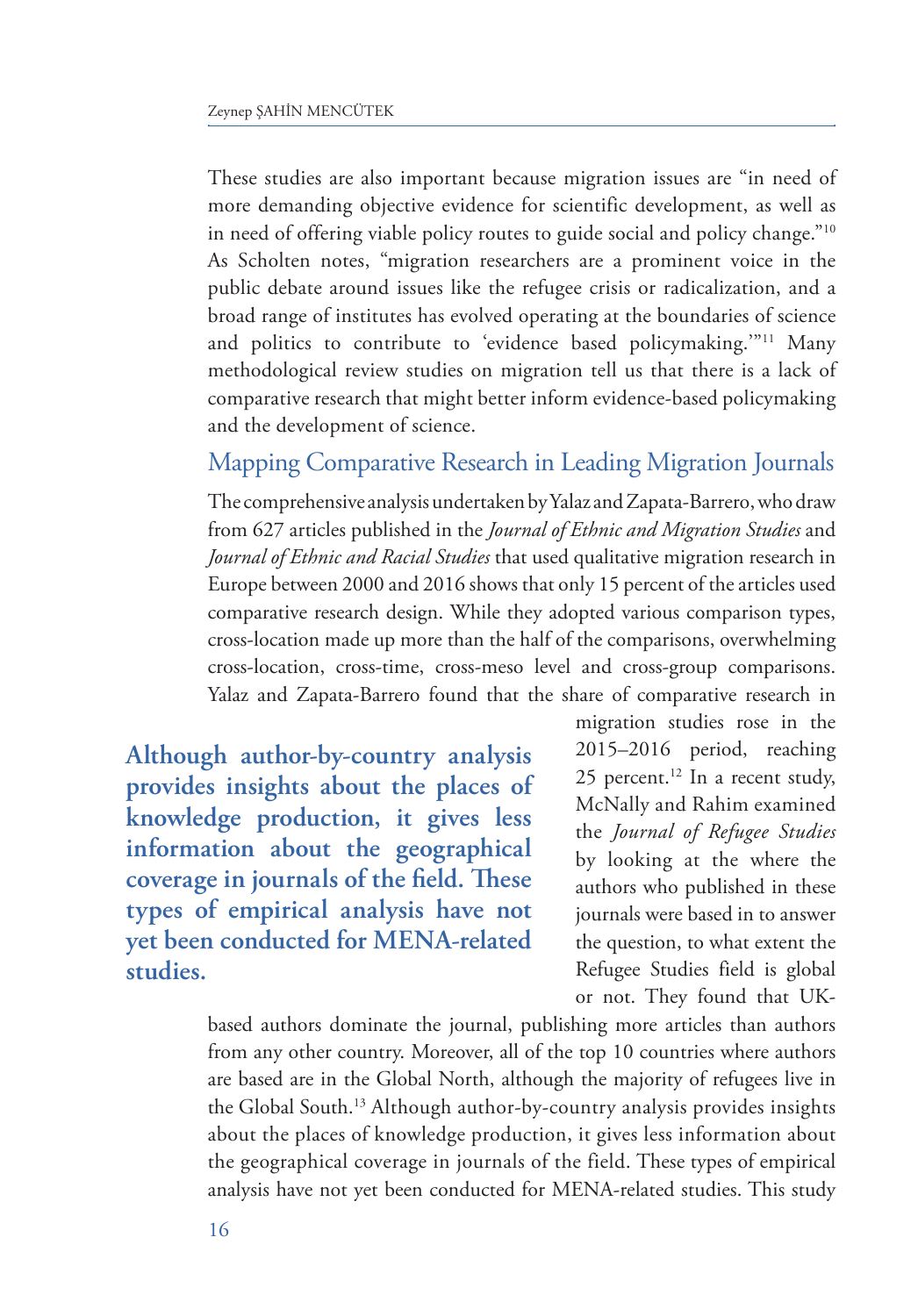aims to fill this gap by exploring the state of migration research about MENA from a methodological perspective.

To further provide empirical evidence for an overview of comparative research, I analyzed three top journals in the field of Migration and Refugee Studies, focusing on the geographical coverage of articles and the author's methodological choices: conducting a single case study or a comparative study. To capture variations, I chose one top journal from the refugee studies field, *Journal of Refugee Studies*  (JRS) and one top journal from the migration studies field, *Journal of Ethnic and Migration Studies* (JEMS). Due to the specific methodological emphasis of this analysis, I also looked at the journal of *Comparative Migration Studies* (CMS). To conduct a balanced analysis, I examined the last two years of JRS and JEMS that both published four regular issues and special issues, a total 86 research articles in the two-year period between 2018 and 2019. Differently, JEMS published more: a total of 17 issues and 174 pieces in 2019 alone. Thus, I limited my analysis for JEMS to one year. In total, I drew the analyses from 346 research articles from three different leading journals. In each journal and year, I discerned the number of articles published in these journals that focus on single European countries. I checked the number of articles conducting within-Europe comparisons, those including other regions to comparisons or giving space to other regional comparisons. The regions are divided as East and South Asia, MENA, Sub-Saharan Africa, North and South America and Australia. I also note which MENA countries are covered in these three journals, and differentiate between city-level and meso-level comparisons.

The analysis first categorizes the articles based on geographic focus: Among a total of 346 articles in three journals, 178 were designed as single case studies and focused on migrants and refugees in specific countries, while 176 focused on more global topics, theoretical debates or comparative studies.



#### **Articles by Region**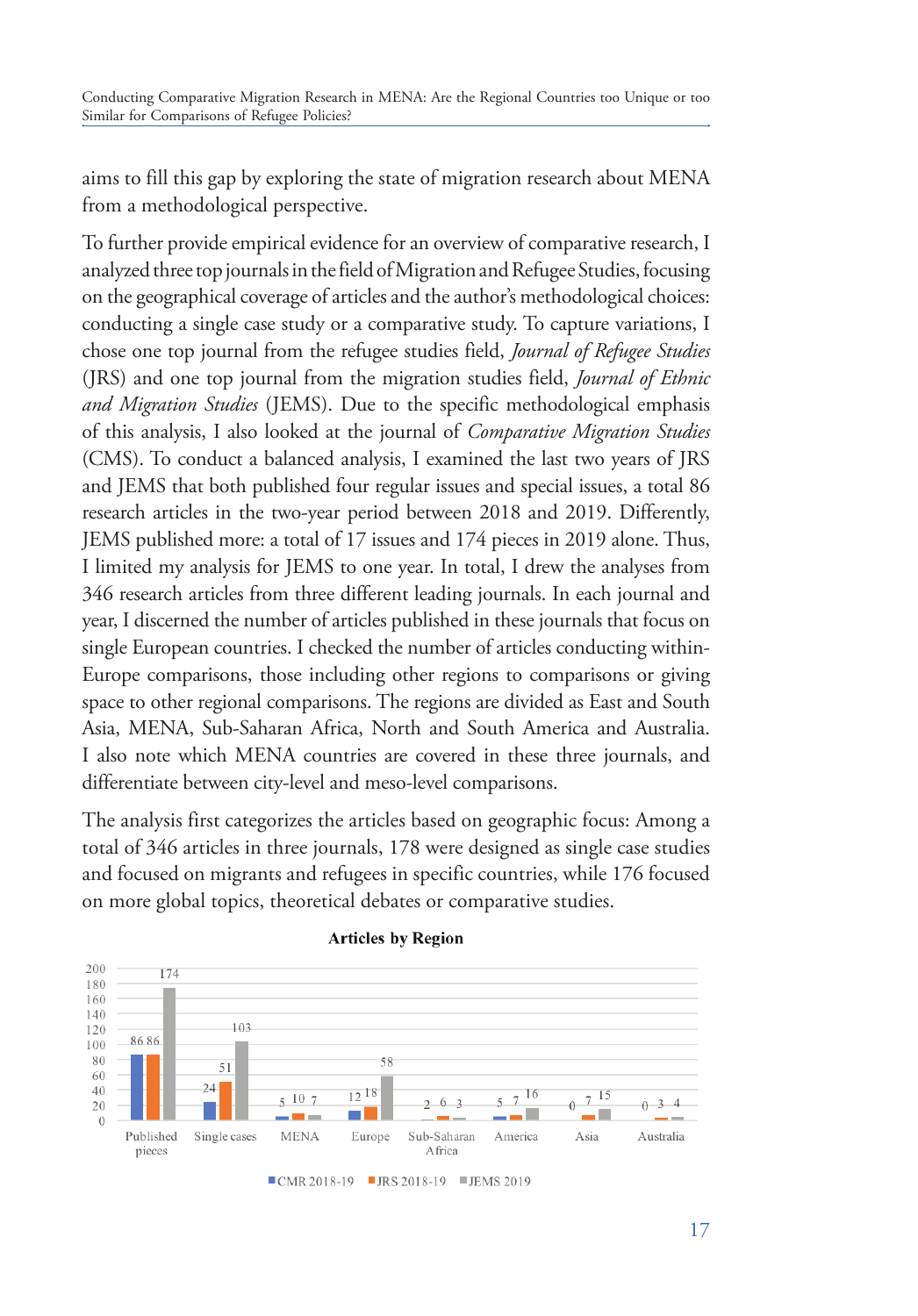As the chart on the regional distribution of single case studies shows, the majority of single cases addressed European countries, particularly in Western Europe. For example, in the JEMS, the UK was the most studied country  $(n=15)$ , followed by Germany  $(n=8)$ , the Netherlands  $(n=6)$ , Italy  $(n=5)$ , Australia and Denmark (n=4) each, France (n=3), Belgium and Switzerland (n=2) each, and one article each for Norway, Ireland, Greece, Croatia, Poland, Hungary, Slovakia, and Spain. The same journal provided relatively good coverage of countries from Asia and America. However, African countries received very limited attention, only appearing in three articles.



**Comparative Studies** 

The comparative cases in each journal have some peculiarities. In general, the number of comparisons, even in the CMS, is lower than that of single case studies and theoretical articles. Among 346, only 74 articles are based on comparative design, making 21.9 percent. Interestingly, in each journal, the percentage of comparative studies are similar, around 18%, which does not confirm the expectation that the CMS might have published more comparisons. The number of within-Europe comparisons are higher than any other regions in both the CMS and JEMS. Only in the JRS are non-European comparisons (n=9) more numerous than within-Europe comparisons (n=6). One of these articles compares Greece and Turkey. The JEMS has a total of 18 within-Europe comparisons that have broad variations, including studies adopting survey analysis across countries, with two or three country comparisons. The JEMS also published articles comparing countries from different continents, particularly the U.S., with Japan, Malaysia, Canada and the Netherlands.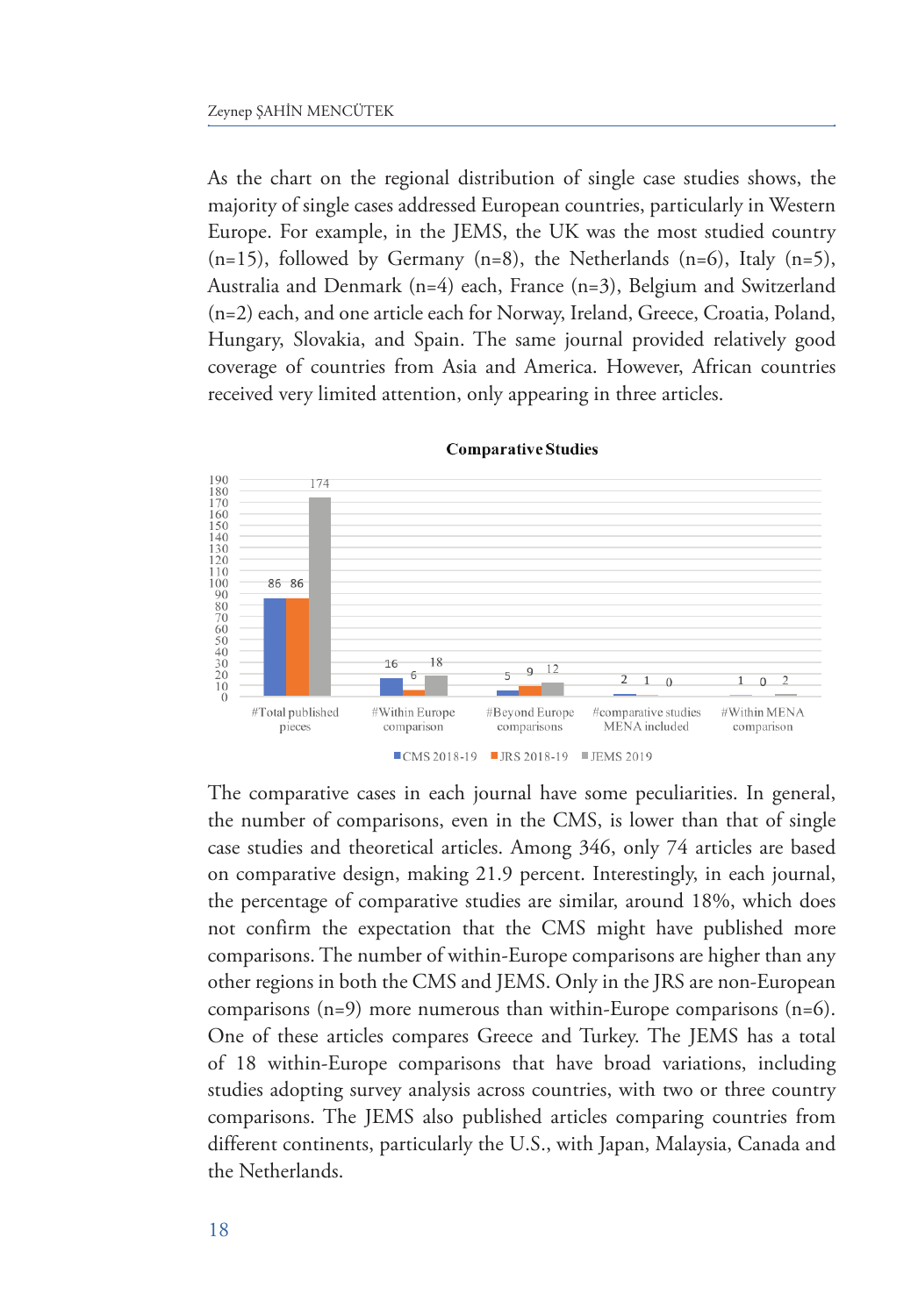These journals reflect awareness regarding the imbalances in knowledge production. To this end, in 2012 the JRS published a piece criticizing the North-South dichotomies and imbalances in research networks.<sup>14</sup> The analysis of articles in the JRS's 2018 and 2019 volumes displays that the percentage of single cases studies from MENA, Africa, Asia and Latin America are higher than that of the JEMS and CMS. Reflecting the limited number of insights from the non-Western World, the JEMS published two special issues that mainly include articles addressing issues around gender, development and migration brokerage in the Global South. The journal of CMS, as a new IMISCOE journal, was established with the specific aim of prioritizing comparative research.

### Comparative Migration Studies in the MENA

The analysis of three journals, the CMS, JRS and JEMS shows that MENA has received scant attention. It should be noted that MENA countries do not constitute a homogenous region; however, they still allow for comparative studies. In terms of single cases from MENA, the distribution shows interesting trends discussed below.



**Single Cases by Country** 

Out of 178 single case studies in three journals, only 23 are from MENA countries. Among the three journals, the JRS gives more coverage of the MENA countries, particularly the three main refugee hosting countries: Turkey  $(n = 4)$ , Lebanon  $(n = 3)$  and Iraq  $(n = 2)$ . The CMS has also paid more attention to Turkey ( $n = 5$ ) and Morocco ( $n = 1$ ), in fact as an extension of the EU's migration dynamics, more particularly with reference to the topics of externalization.<sup>15</sup>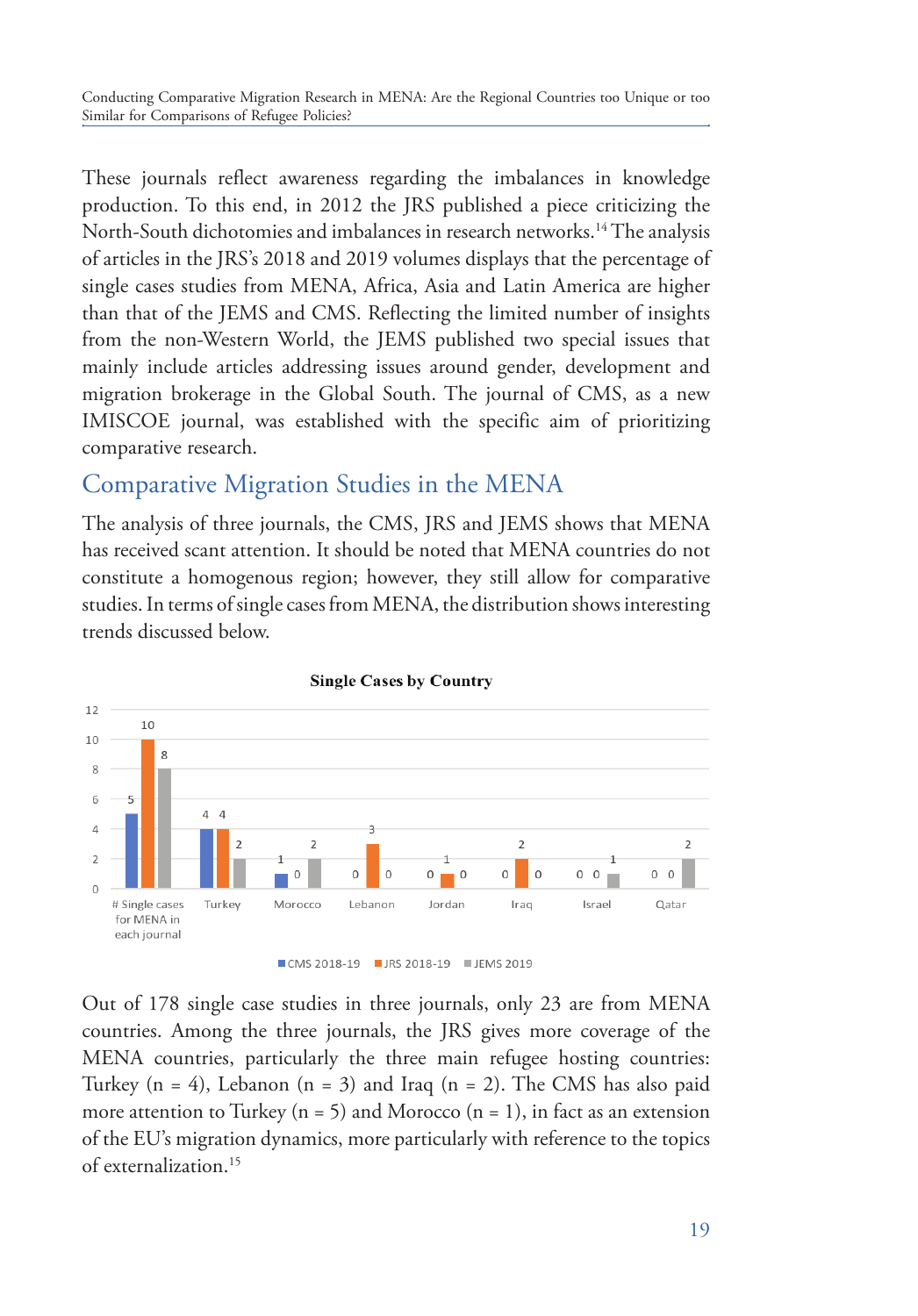## **It should be noted that MENA countries do not constitute a homogenous region; however, they still allow for comparative studies.**

Due to its broader focus, covering labor migration and ethnic relations, the JEMS included the cases of Qatar and Israel. Both the CMS and JEMS have few within-MENA comparisons. The JEMS included countries from

MENA in European comparisons, for example in a study on Syrian refugees' education in Lebanon and Turkey along with Sweden, Germany and Greece.<sup>16</sup> The same journal also published an article comparing Turkey, Morocco and Moldova with a reference to the EU's visa liberation. The within-MENA comparison compared Egypt, Morocco and Turkey<sup>17</sup> to discuss policies toward migrants and refugees in the transit-turned-host countries. The sole within-MENA comparison in the CMS covered Morocco and Tunisia<sup>18</sup> to explore how political systems shape immigration policymaking. Making cross-time and cross-group comparisons are notable, for instance in an article recently published in the JRS that compares Turkey's reactions to the Syrian inflow with its responses to previous refugee groups, including Iraqis in 1988, Bosnians in 1992, Kosovars in 1998 and Chechens starting in 1999.19 Citylevel comparisons for MENA have not yet been published, although the CMR has started to publish European city comparisons, for example between Paris and Berlin, and address city-level migration dynamics from MENA, e.g. about Cairo, Beirut, Istanbul and others.

Beside these journals, a general overview of single-case and comparative studies shows that the Middle East has been under-represented, and there has been scant attention to comparative refugee and forced migration studies.<sup>20</sup> The Levant, the Maghreb countries, the Gulf,<sup>21</sup> North Africa, the Arab states and the Mediterranean (particularly when the emphasis is on the EU) are referred to as encompassing/regional units. The Palestinian refugee issue is the most widely used refugee case due to its importance and protraction. Israel is often treated as a single case study, and studies are limited on Oman, Yemen and Iran in English language academic literature.

In terms of their scope, the articles limit their comparison to individual policy areas such as encampment,<sup>22</sup> temporary protection<sup>23</sup> and humanitarianism.<sup>24</sup> Turkey-Morocco cross-country comparison is preferred in dissertations and books when the subject is the EU's externalization of its migration policy, the policies of transit countries or the governance of irregular migration.25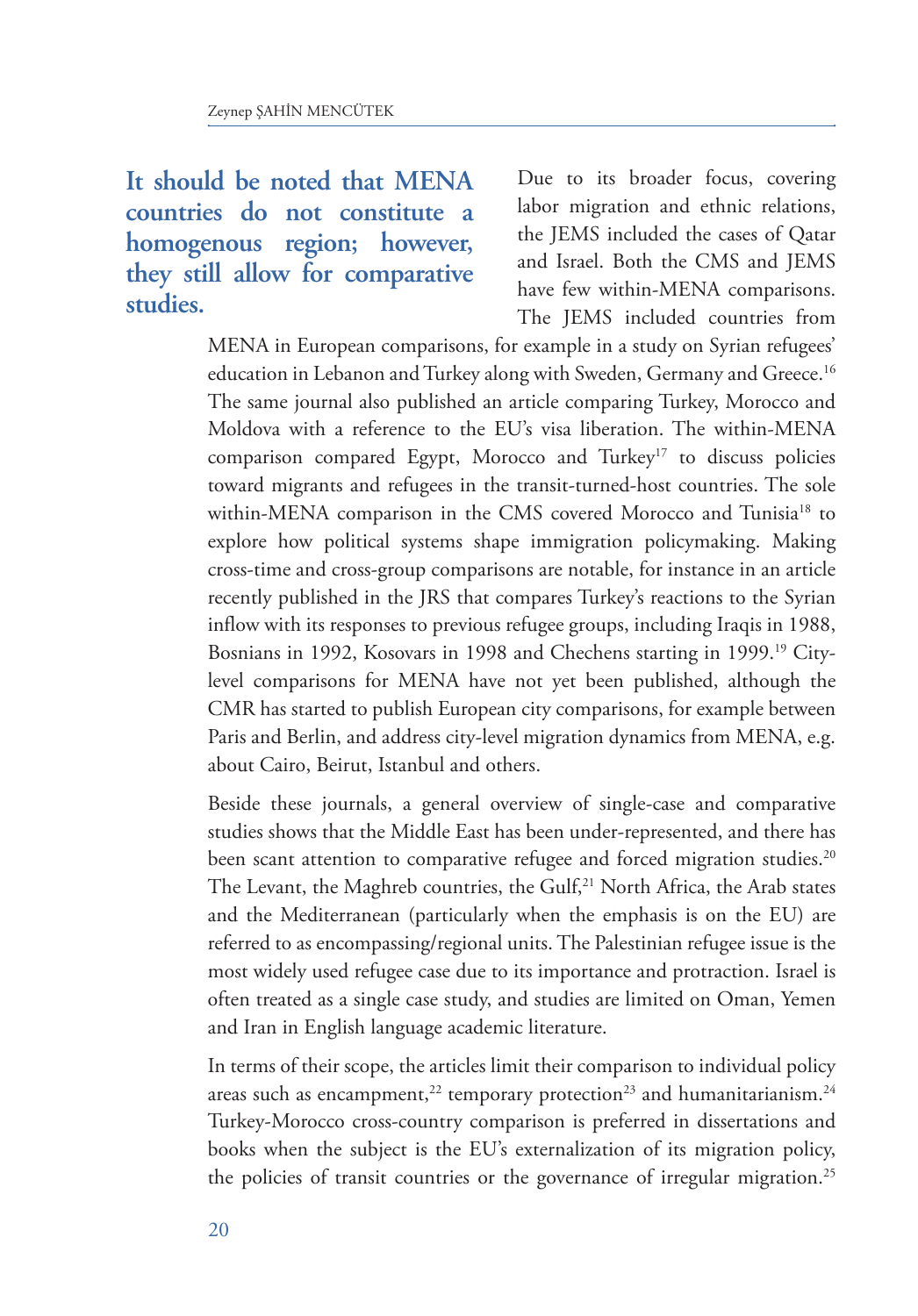Articles comparing two countries, often Lebanon and Jordan, have been published much more than comparisons of three countries with a number of exceptions.<sup>26</sup>

In spite of some contextual specificities of the region, as indeed all regions have, current comparative cases from the Middle East have a high potential to fill gaps in our understanding of the changing patterns in receiving countries, as well as in informing theory pertaining to the governance of mass refugee flows. Moreover, historically and currently, the region, particularly countries

like Turkey, Lebanon, Algeria and Morocco encounter mixed migration flows that might provide insights about both the management of these flows at the country level and their relation to Mediterranean migration dynamics.27 Comparative cases will also enhance existing theories by shedding light on the interactions between regions, namely between the Middle East and Europe, as well as between the Global North and

**In spite of some contextual specificities of the region, as indeed all regions have, current comparative cases from the Middle East have a high potential to fill gaps in our understanding of the changing patterns in receiving countries, as well as in informing theory pertaining to the governance of mass refugee flows.**

South. Such a regional focus is crucial to challenge the dominant Euro-centric character of comparative refugee and immigration studies and to effectively question the Middle Eastern exceptionalism discourse.

The following section illustrates how comparative design addressing migration dynamics in the MENA region is adopted in practice and what differences it makes for the study of international migration as well as to what extent this approach holds promise for exploring policies in the region and the politics behind them. To respond to these questions, I provide a concrete empirical example below.

### Comparison of Refugee Governance in Turkey, Lebanon and Jordan

Reflecting the migration dynamics of the last decade, research on single case and comparative studies addressing policies for Syrian refugees has been on the rise.<sup>28</sup> From 2011 to 2019, according to the UNHCR, ten refugee emergencies and situations have occurred/are occurring across the globe. The UNHCR webpage lists them, quite interestingly without differentiating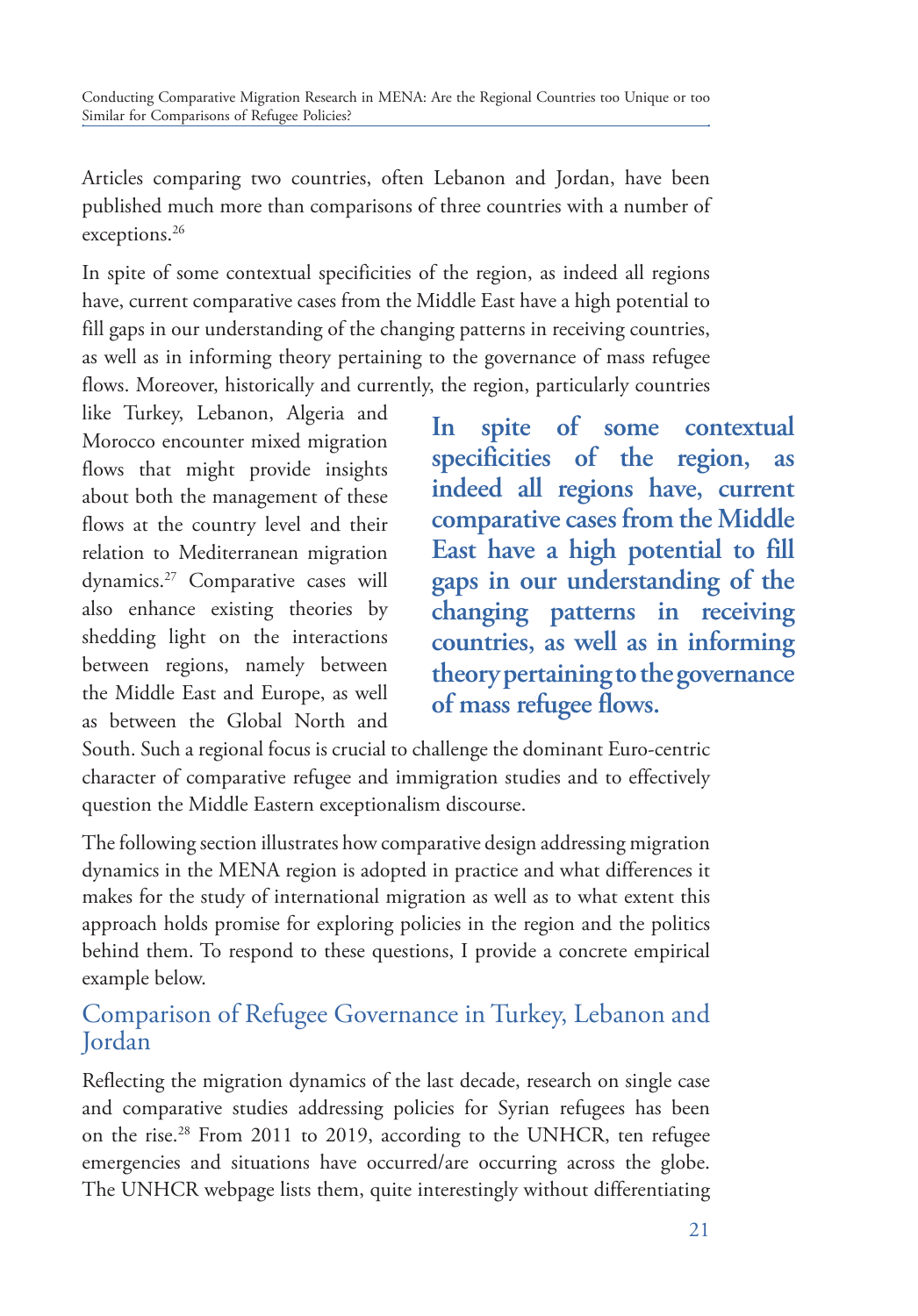between the country of origin and receiving country. While occurrences involving the Central African Republic, Burundi and Europe (migrants and refugees illegally arriving there from the Mediterranean Sea to Greece and Italy) are described as 'refugee situations,' others, including situations involving the Democratic Republic of Congo, Iraq, Nigeria, South Sudan, Yemen, Syria and Rohingya (Muslims fled from Myanmar to Bangladesh) are called 'refugee emergencies.'29 In these cases, it is mainly in the neighboring countries that displaced people seek refuge. Turkey, Pakistan, Lebanon, Iran, Ethiopia, Jordan, Kenya, Chad and Uganda have been in every list of top refugee-hosting countries from 2013 to 2018, as they are hosting more than half of the world's refugees. 30

As these figures make evident, two regions seem particularly salient for refugee situations, namely the Middle East and Africa. An examination of countries located in the same region, whereby these countries are subject to the same forced mass migration situation during the same time period, is advantageous for comparative analysis. This allows for some variables (refugee group, region, timescale) to be held constant while some other changing variables come into focus.

The Middle East,<sup>13</sup> if we count Turkey as being part of it, hosted more refugees than any other region from 2015 to 2018, which is more than 30 percent of the world's total refugees.<sup>31</sup> The 2018 statistics of the UNHCR demonstrate that 55 percent of world refugees come from three countries: Syria (5.5 million), Afghanistan (2.5 million) and Iraq (1.3 million) (UNHCR 2018). According to the UNHCR, among these countries at least 15 conflicts broke out or restarted between 2011 and 2015,<sup>14</sup> and the war in Syria became the largest driver of forced internal and international displacement.32 Although the Iraqi and Yemeni refugee situations are two other cases that took place in the Middle East, the scale of Syrian refugee migration has made it more pertinent. In sum, these figures indicate that the Middle East, and the case of displacement from the Syrian Arab Republic (Syria) in particular, are central for efforts aimed at gaining a better understanding of refugee governance.

The majority of Syrians fleeing the civil war in their country are located in Syria's three neighboring countries: Turkey, Lebanon and Jordan. More than 5 million internationally displaced Syrians have found temporary refuge in these countries, while 4.9 million of them are registered with UNHCR or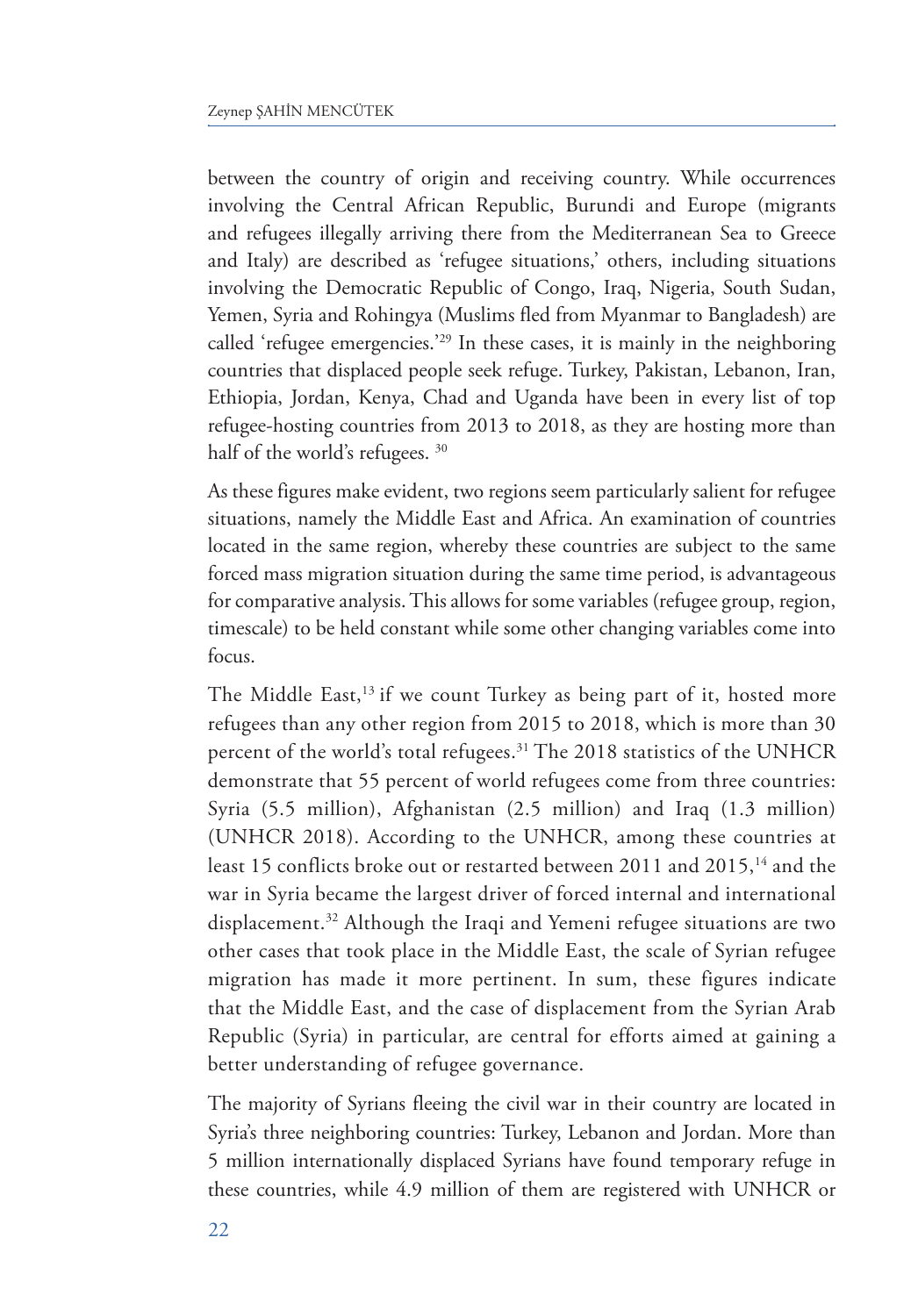respective state authorities. These countries together host around 93 percent of all internationally displaced Syrians. The Syrian refugee movement makes evident that at present (as of mid-2020), Turkey has hosted the largest number of refugees worldwide, namely, 3.5 million Syrians over a period of five consecutive years (2013–2020).<sup>33</sup> Furthermore, the same movement made it clear that Lebanon has hosted the largest number of refugees relative to its national population. With these figures and the protraction of the refugee situation for more than eight years, it becomes clear that these three frontline countries are central for a better understanding of the main patterns of mass refugee governance in the Middle East.

The cases of Turkey, Lebanon and Jordan are each quite unique and yet, still highly similar to each other. The cases enable us to adopt a similar research design. They are all upper middle-income countries with upward development trajectories.<sup>34</sup> Considering their positions in the international system, Turkey is a middle-sized state, while Jordan and Lebanon are considered small states with respect to their size, population and military

and economic power. The public service provision capacities of Jordan and Lebanon are more limited than those of Turkey. Jordan and Lebanon rely on humanitarian aid from the international community to cover the expenses of refugees like many other countries in the Global South that have

**The cases of Turkey, Lebanon and Jordan are each quite unique and yet, still highly similar to each other. The cases enable us to adopt a similar research design. They are all upper middle-income countries with upward development trajectories.**

encountered refugee movements in recent years. Still, all three are able to develop and implement independent policies and, to some extent, make respective shifts in their policies over time. There is no doubt that their migration regimes show some differences, as Turkey has a more institutionalized national asylum regime that complies with EU standards as well as a stronger state capacity.

These three cases are suitable for examining the influence of a particular set of factors, namely international politics, security/domestic politics and economy/development in mass migration governance. These countries neighbor Syria, with which they have a history of close but strained bilateral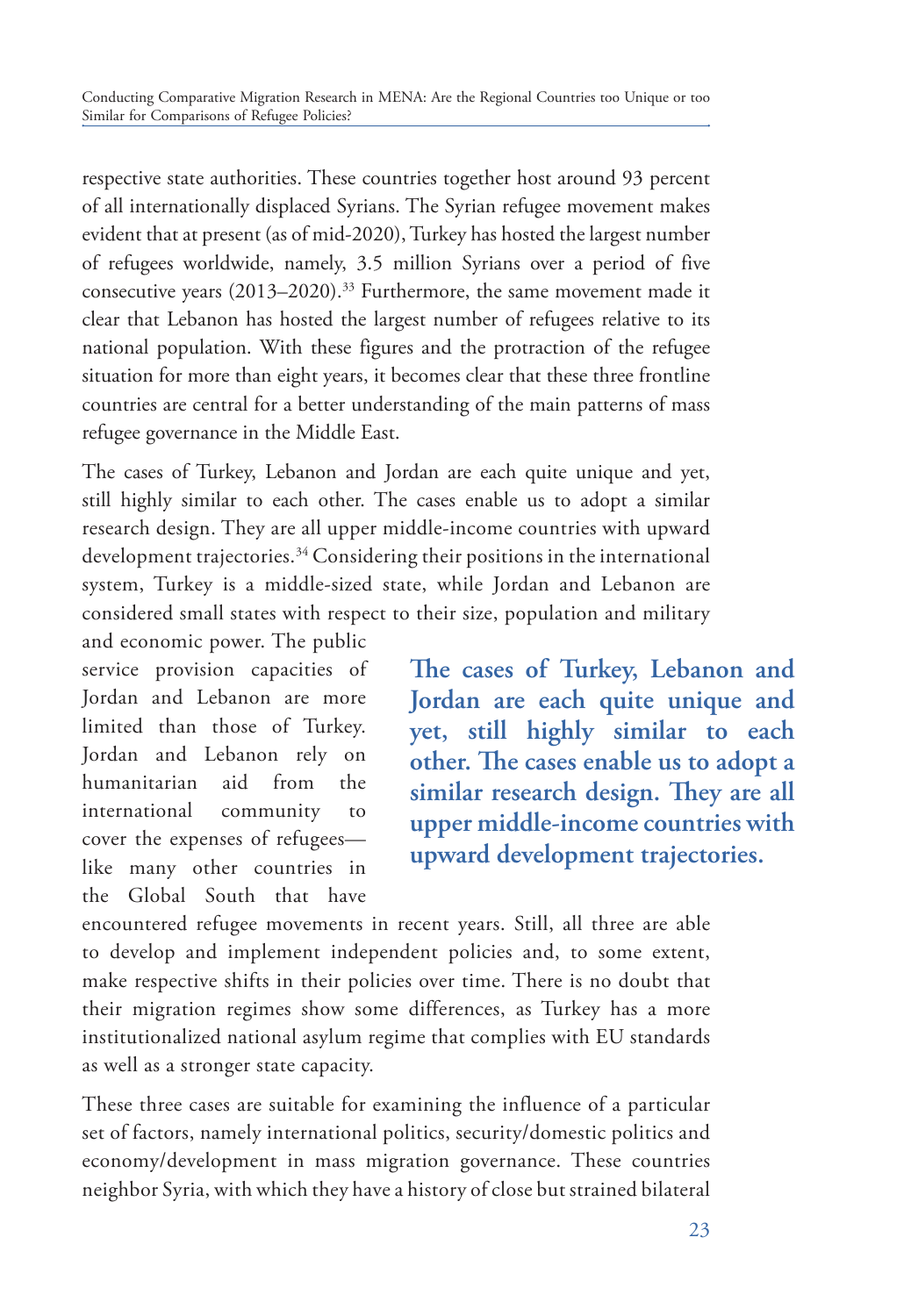relations. Although all three had a short-lived rapprochement centered on economic relations with Syria in the 2000s, the outbreak of the armed conflict in that country in 2011 weakened the relations once again. Due to their geographical proximity, the war had a significant impact on all three countries—spilling over due to shared borders, intense ethnic, religious, sectarian, kinship, tribal and business ties among their population and, more generally, also due to disruptions in regional trade and the balance of power.

All three countries have been involved in the Syrian war since 2011 but to different degrees. The Syrian war began as a civil war but turned into a many-sided proxy war over the course of a few years. Accordingly, the stances of the neighboring countries not only took sharp turns but also came to have an increasing impact on the war. The manner in which the war unfolded did not allow them to fully detach themselves, and both Jordan and Lebanon got involved in the conflict but not to the same extent as Turkey. All three countries have faced severe challenges through the loss of border security, the infiltration of jihadist fighters and bombings in border towns. Such challenges have salient and complex domestic components. Not only national security but also regime security, defined as the maintenance of internal stability and the survival of the ruler and supporting coalitions, appear to be the main concerns for the Lebanese and Jordanian governments. Furthermore, improving the power of Iran, balancing-blocking acts towards Iran, the growing power of non-state actors, the involvement of non-regional powers as well as heavy militarization in the region have made all three countries anxious about the regional power changes and their own geostrategic positions. Overall, refugees fleeing from Syria have been approached as a highly politically sensitive issue during the Syrian crisis. Due to the high numbers of refugees, Turkey, Lebanon and Jordan have been required to respond to the mass migration challenge by devising policies in relevant domains. Moreover, since 2018, all three countries have sought to speed up the return of Syrian refugees to their home country, although continuing violence, political instability, persistent insecurity, destroyed infrastructure and the disruption of livelihoods hinder safe returns. While Lebanon decisively assists refugees in returning to the Syrian government-controlled regions by collaborating with the Syrian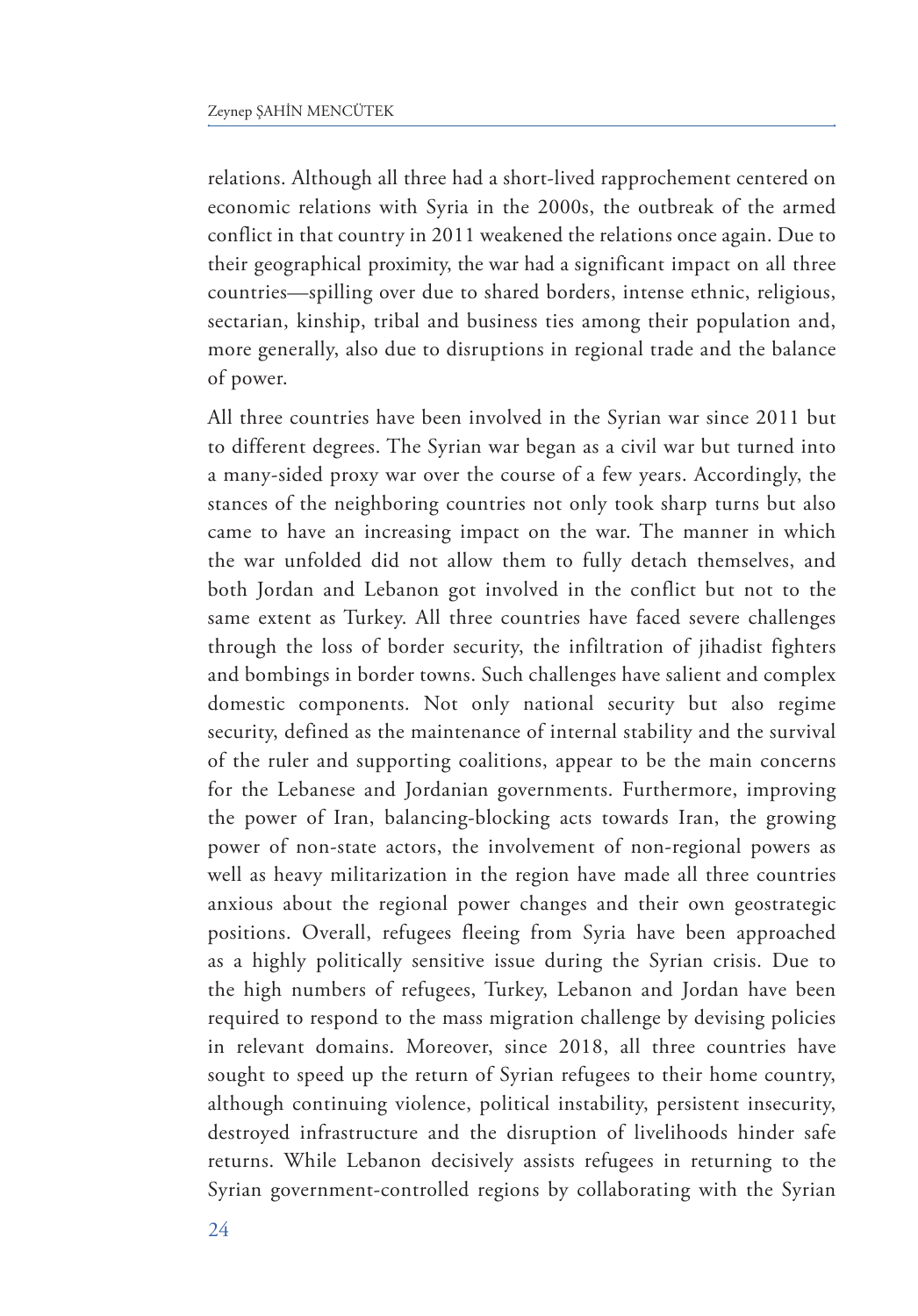government and intelligence agency, Turkey increasingly encourages voluntary returns to the opposition-controlled areas by collaborating with local pro-Turkey actors.<sup>35</sup>

A comparative study of three countries in the Middle East, which all host the same refugee population, is an important step forward in the understanding of policy fields, actors and patterns of refugee governance in the region. Findings from these three countries could help to formulate an original theoretical model demonstrating variations in patterns of governance as they pertain to mass refugee flows on the basis of policy type, changes in the duration of a given refugee issue and interactions with the international refugee regime. An example of a descriptive combined cross-country and cross-time comparison, basis on variation on changes in national refugee response from 2011 to 2018 can be seen below.

| Country | Initial response           | Critical juncture               | Protracted response                                   |  |
|---------|----------------------------|---------------------------------|-------------------------------------------------------|--|
|         | pattern                    | transition                      | pattern                                               |  |
|         | $1-3$ years                | $3-5$ years                     | After 5 years                                         |  |
| Turkey  | Ad hoc                     | Regulations and<br>restrictions |                                                       |  |
| Lebanon | Policy vacuum/<br>inaction | Ad hoc policies                 | Moderately<br>regulative<br>Moderately<br>restrictive |  |
| Jordan  | Mainly ad hoc              | Regulative and                  | Highly regulative                                     |  |
|         | Partially regulative       | restrictive                     | Highly restrictive                                    |  |

**Table 2:** Multi-stage and Multi-pattern Governance in Turkey, Lebanon and Jordan

Source: Z. Şahin Mencütek, *Refugee Governance, State and Politics in the Middle East*, London: Routledge, 2018, p. 245.

An example of cross-country comparison (analytical), basis on variations on independent variables, namely factors which have impact on the policies and politics of mass migration governance is demonstrated in the following table.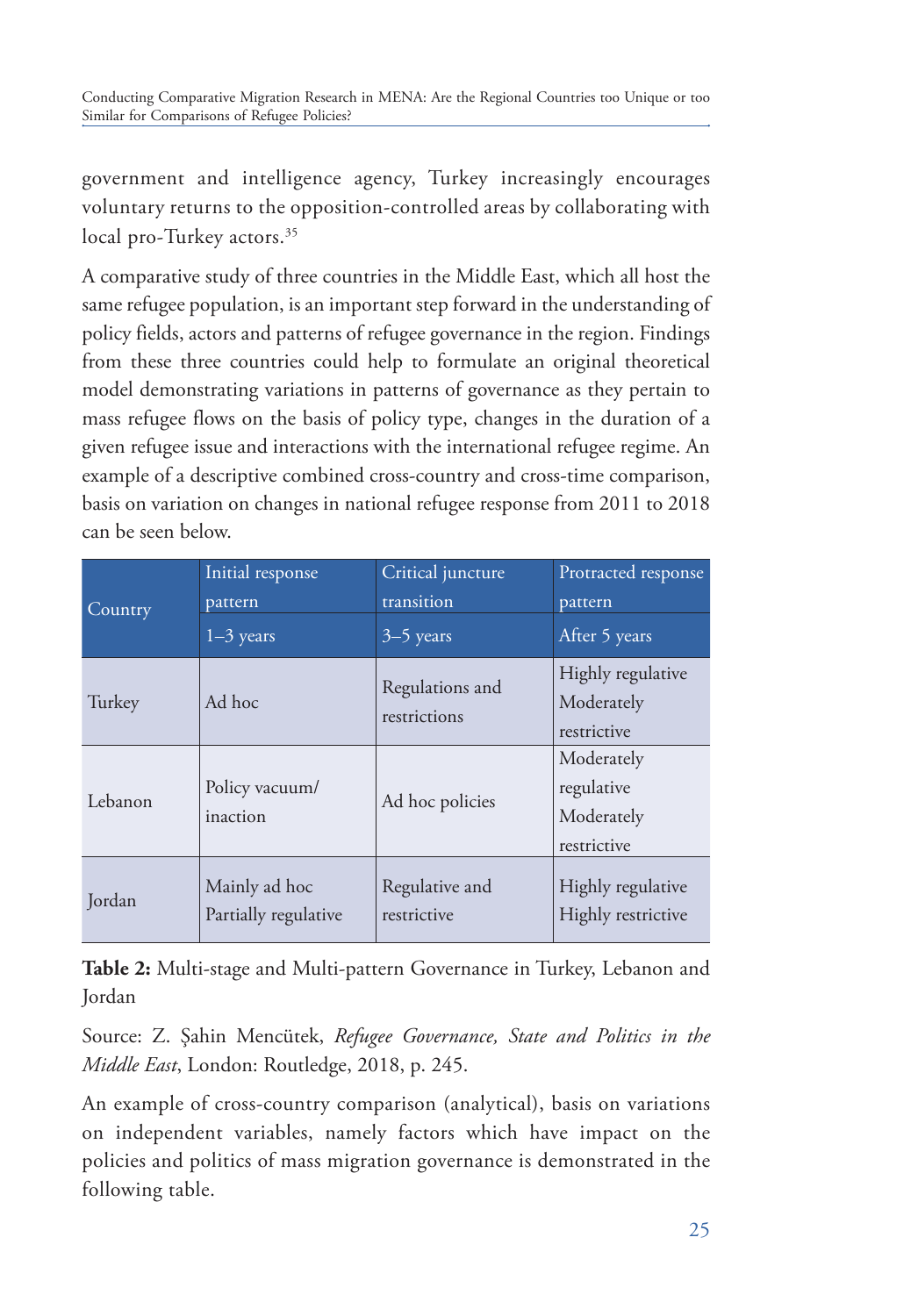| General                                        |                                                                                                   |                                                                           | Continuum of factors in each case |                              |                                            |
|------------------------------------------------|---------------------------------------------------------------------------------------------------|---------------------------------------------------------------------------|-----------------------------------|------------------------------|--------------------------------------------|
| explanation<br>category                        | Specific factors                                                                                  | Sub-factors                                                               | Turkey                            | Lebanon                      | Jordan                                     |
| Economy-<br>development                        | Absorption                                                                                        | Pre-2011 cross-<br>border mobility                                        | Low                               | High                         | Moderate                                   |
|                                                | capacity                                                                                          | Economic power                                                            | High                              | Low                          | Low                                        |
|                                                | Development<br>trajectory                                                                         | Refugee arrivals'<br>pressure on<br>infrastructure and<br>public services | Low                               | High                         | High                                       |
|                                                | under threat                                                                                      | Negative impact<br>of Syrian crisis on<br>national economy                | Low                               | High                         | High                                       |
| National<br>security /<br>domestic<br>politics | Likelihood of<br>cross-border<br>violence and of<br>instability due<br>to the refugee<br>arrivals |                                                                           | Moderate<br>to high               | Moderate to<br>high          | Moderate                                   |
|                                                | Negative policy<br>of legacy and<br>memories<br>about<br>protracted<br>refugee crisis             |                                                                           | Not<br>relevant                   | High (about<br>Palestinians) | High (about<br>Palestinians<br>and Iraqis) |
|                                                | Concerns<br>about<br>destabilization<br>related to<br>identity and<br>political<br>demography     |                                                                           | Low to<br>moderate                | High                         | High                                       |
|                                                | Securitization<br>and<br>politicization<br>of Syrian<br>refugees                                  |                                                                           | Low to<br>moderate                | Moderate to<br>high          | High                                       |
| International<br>politics                      | Foreign policy<br>objectives in<br>Syrian conflict                                                |                                                                           | High<br>(assertive)               | Low<br>(defensive)           | Low<br>(defensive)                         |
|                                                | Expectations<br>from<br>international<br>bargaining                                               |                                                                           | Low to<br>high                    | Low to<br>moderate           | High                                       |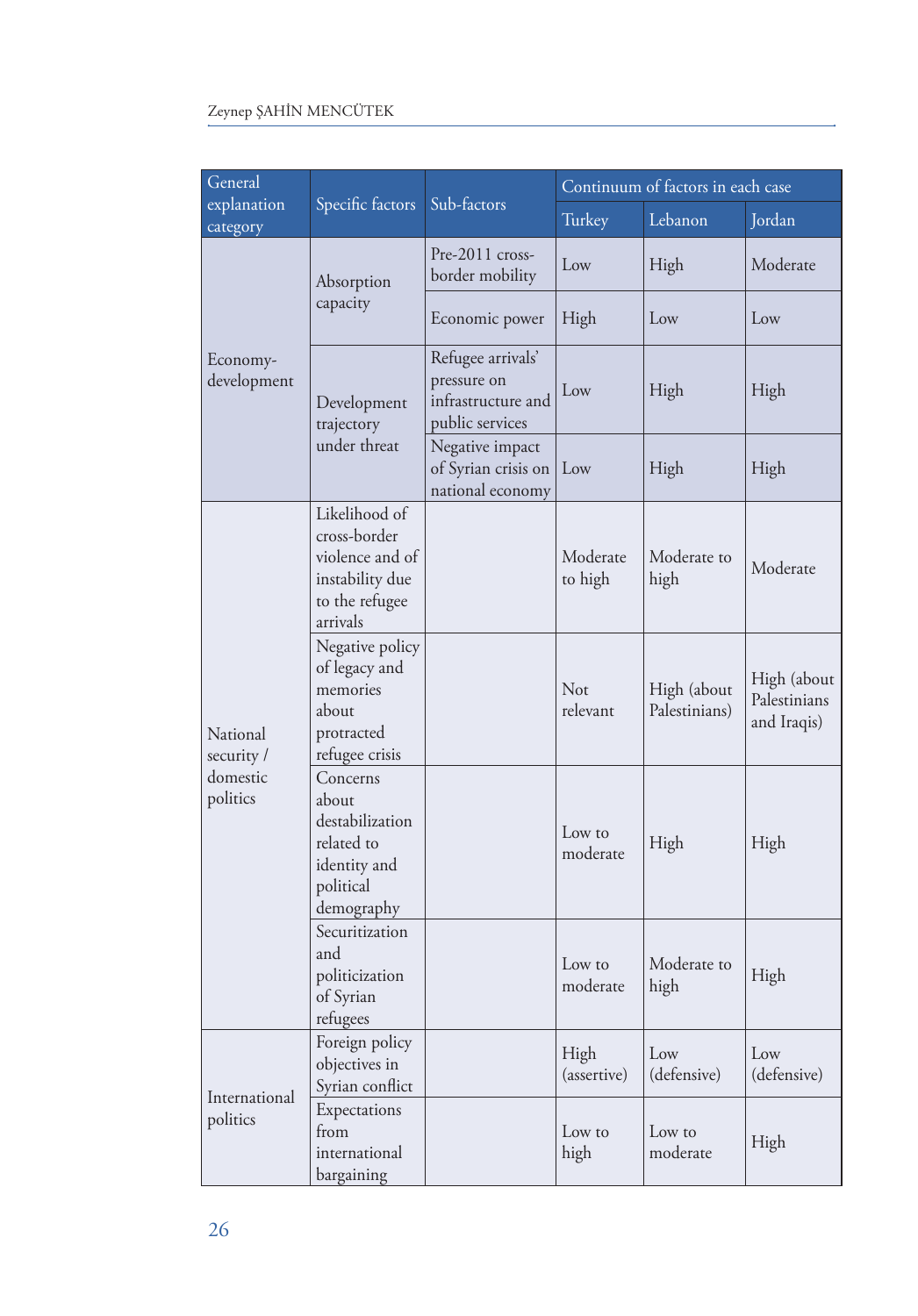**Table 3:** Factors Influencing the Governance of Syrian Mass Migration in Turkey, Lebanon and Jordan

Source: Z. Şahin Mencütek, *Refugee Governance, State and Politics in the Middle East*, London: Routledge, 2018, p. 258.

### Challenges and Limitations

As seen in the mapping of leading journals and books, comparison in the MENA is realizable. However, scholars of comparative migration studies face several challenges and limitations. When it comes to MENA, these challenges mount due to the characteristics of the region. Interviews with migration scholars working on MENA provide important insights as discussed below.

The first challenge that migration scholars in MENA face is the lack of basic administrative data. The data that do exist (such as the numbers of refugees, migrants and irregular migrants) are often collected with "a specified institutional context for specific purposes, using definitions that reflect their particular tasks, assumptions and preoccupations."<sup>36</sup> Thus, even if you access a certain kind of data about migration (for example about deportations, returns or work permits), there are huge concerns about whether they measure the same phenomenon due to the use of different categories as well as questions as to whether they are complete or representative over the course of years (if we set aside the question of reliability and validity). $37$  Some researchers also express that "common obstacles often include accessing official data, reports etc."38 Problems in accessing people for an interview, last minute cancellations, language barriers and the near impossibility of accessing state officers for interviews are noted as additional challenges, particularly with respect to difficulties in doing field work.

The second challenge involves the concepts and terminology that are used differently in national and local contexts. Examples include who is defined as a refugee or an asylum-seeker. There are a plethora of usages from displaced person(s) to guests, those under temporary protection, Syrians etc., making the access of comparable data impossible. Regarding themes, terminological conflation and their operationalization/measurement are quite problematic, as may be observed in studying integration policies (social harmony in the case of Turkey) and assimilation policies (gaps in political/public discourse and actual practices). These all make the jobs of scholars difficult in communicating with a broader audience and in preparing publications based on comparisons.<sup>39</sup>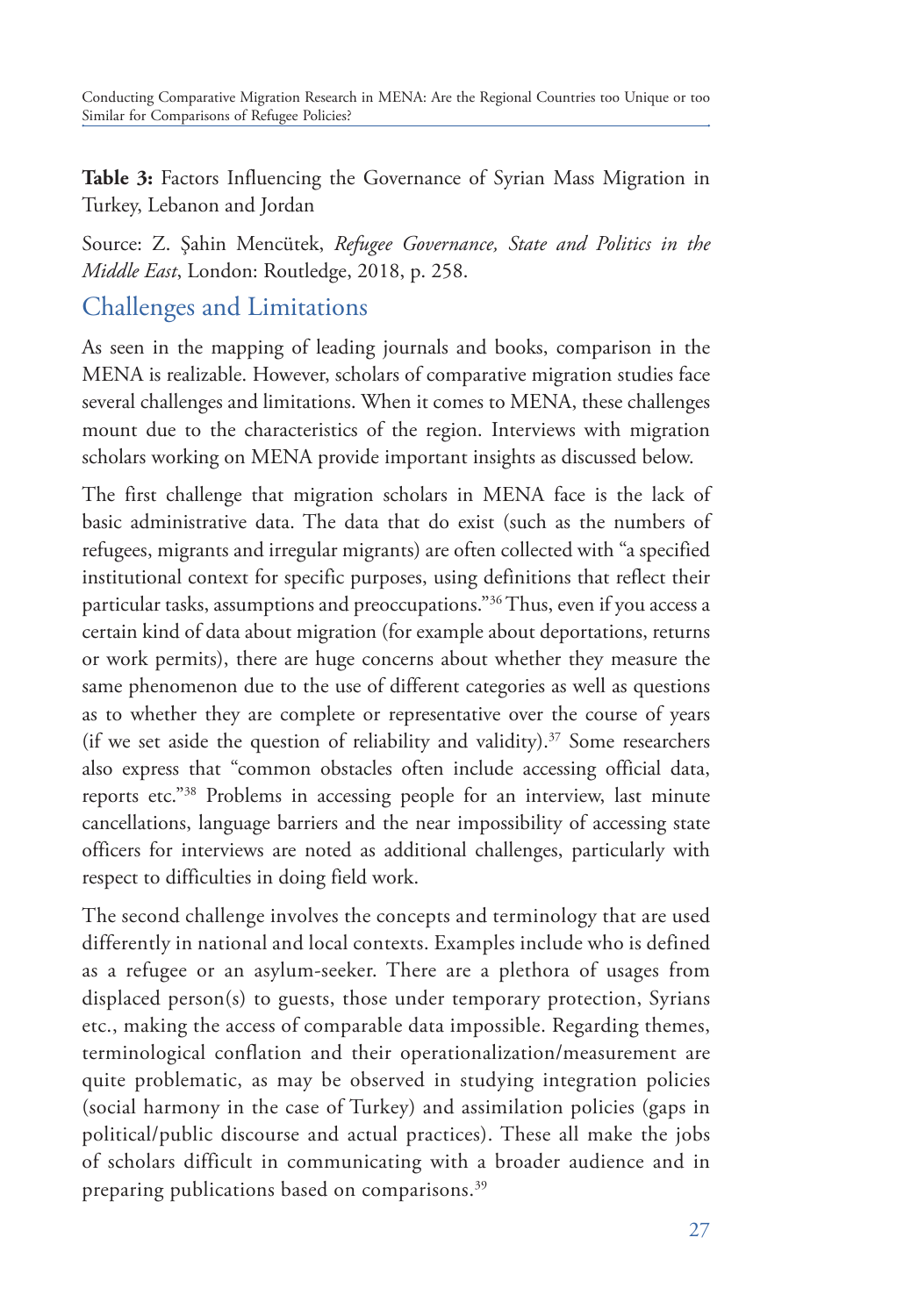Another important challenge involves the research environment due to "the rapidly changing security, political, and policy environment"40 as well as "political uncertainty." Additionally, "questions of ethics and positionality of the researcher"41 come on the agenda. "Economic cost of fieldwork and working with translators is among the challenges faced by researchers conducting comparative migration research."42 Researchers also report having experienced the loss of data that frequently occurs in conflict or crisis zones<sup>43</sup> or confiscations of data due to the looseness of what is defined as a national security or politically sensitive issues.

### In Lieu of Conclusion: A Few Research Strategies and Recommendations for Comparative Studies

Comparisons across time, territorial units and the combination of both is possible in relation to the research question and unit of analysis on which researchers seek to focus, as previously discussed in other fields such as Political Science.<sup>44</sup> For example, from the very beginning, researchers may limit their analysis to the state level as the primary unit of analysis (relevant to disciplinary preferences) when the aim is to understand the characteristics and drivers of refugee governance. Experiences show that researchers "picked up locations where meaningful events had occurred, or one where violence happened and one where it never happened."45 Some "looked for countries in the region that would help understand variation."<sup>46</sup> For example, one researcher started to work on Egypt, then extended the study into Morocco and Turkey, because in these three countries migration and refugee policies gained saliency beginning in the 1980s, when "neighboring Europe began to experience new migration pressures as a result of the creation of the Schengen system [that continue] up until the present."47 If the focus is on governance, the strong possibility of multi-level, multi-stage, multi-thematic, multi-sector and multi-pattern governance should be taken into account.

It is useful to specify the policy field as much as possible (labor market participation, naturalization laws, policy planning, encampment, etc.).<sup>48</sup> Policy instruments can be a reference point in designing comparisons.<sup>49</sup> While choosing cases over dependent variable - focusing on what is affectedsuch as policies is the common approach, the selection over independent and intervening variables -those factors driving or mediating changes- affecting policies can directly influence case selections.<sup>50</sup> Scholars also choose among the "countries that produce the most interesting political outcomes in their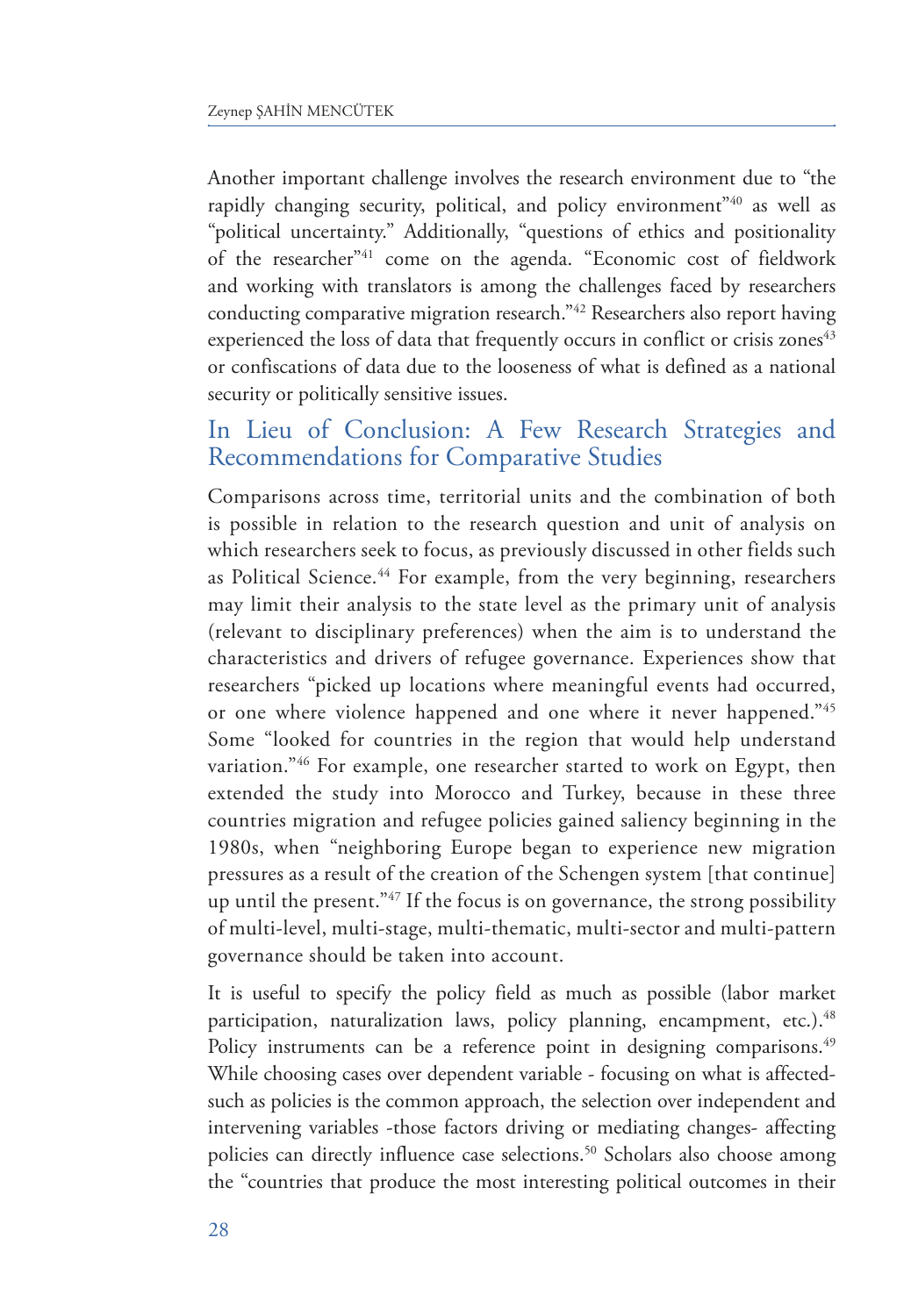responses to migration and among the factors which a comparison makes sense, so, in a most-different or most-similar fashion." 51

Avoiding hyper-specialization in migration scholarly literature is necessary to be able to compare across countries. However, as one researcher cautions, comparative work "can only stem from specialistic competence in a specific place first in order to draws lines of commonality and difference."52 For MENA, "insider knowledge on political systems, decision-making mechanisms and more informal processes of migrant/refugee integration are needed."53 To this end, using a triangulation method and consulting with country experts may help in filling gaps. To be aware of complications involved in data collection during field work, there is a necessity for "renewed caution and a heightened sense of awareness" and "maintaining a flexible fieldwork schedule" in relation to the changing security circumstances in the research environment.<sup>54</sup>

When a researcher works on an analytical topic, examining the role of a single factor such as regime type or externalization (narrowing it as much as possible) may be helpful. Developing analytical tables is useful in designing comparisons even though these tables are subject to consistent change when revisiting arguments and testing them with the new data.

For cross-comparison cases, collaboration with other scholars can be useful in coping with the challenges of conducting comparative research in the region. One comparative researcher stated that "collaborations with colleagues from the region greatly help us to strengthen the quality of the research. Even participation in seminars and workshops in the region helps us to cope with the challenges of studying a less familiar setting."55 According to another researcher, "the benefits of collaboration have increased tremendously. In the past two years, I have made it important to extend collaborations with both junior and senior researchers—otherwise, the quality of the research suffers. Plus, "collaboration is key in what we do!"<sup>56</sup> Similarly, one prominent scholar said, "I was lucky to start working on my project at the same time that a number of other Ph.D. students and junior scholars began working on migration in the region. My discussions and collaborations with scholars from Lebanon and Jordan have been invaluable in thinking through my own research questions and analysis."57

For extending the coverage of comparisons in an inter-regional direction, extra caution is necessary. A researcher from an anthropology disciplinary background points out that "cross-continental comparisons may be also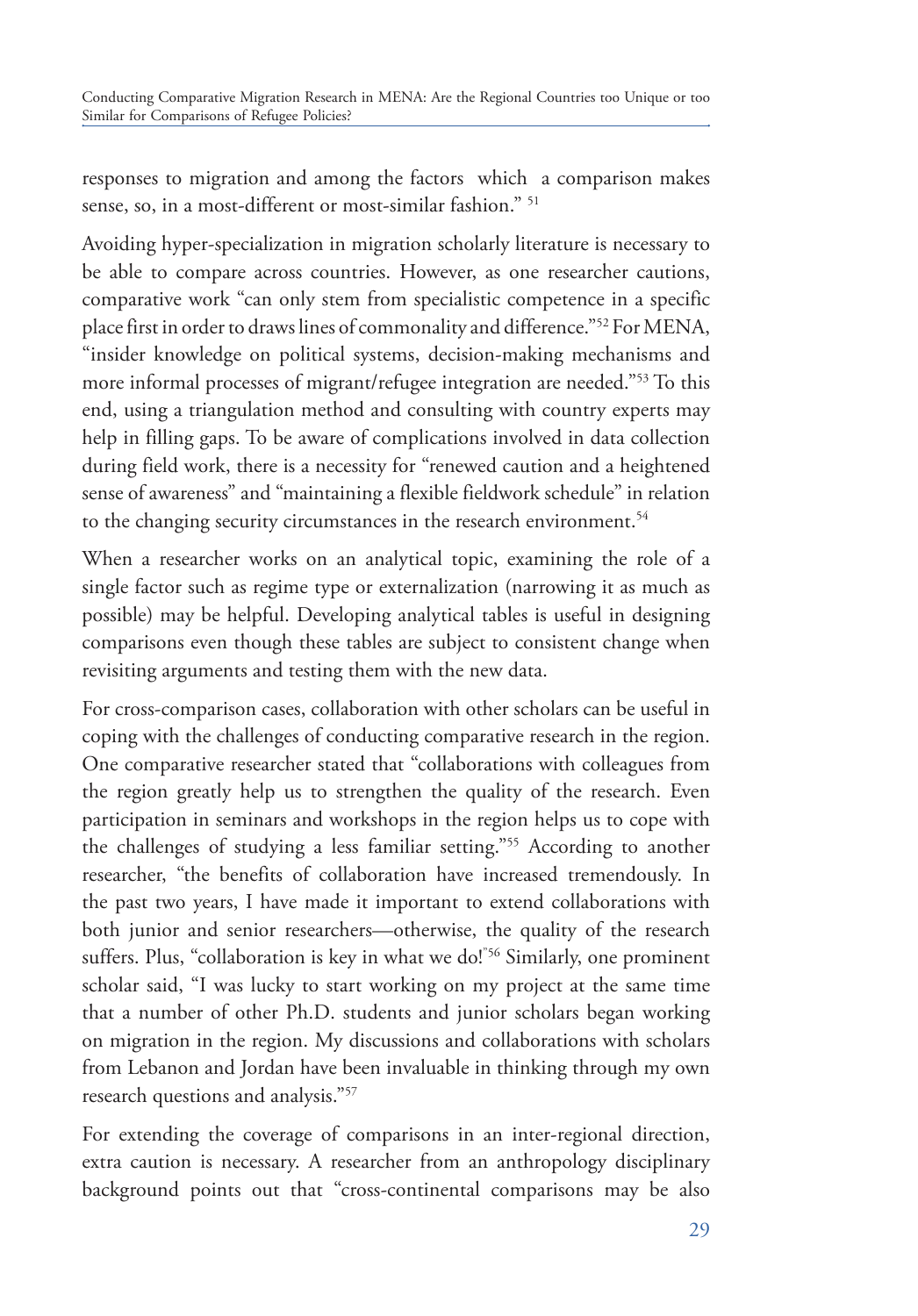meaningful, especially to fully grasp the complexities of North and South, and the extent to which such denominations make sense."58 Middle East-Africa or Middle East-South Asia comparisons can provide quite interesting insights.<sup>59</sup> For example, it is not quite shocking that Columbia's welcoming response to Venezuelan people fleeing from dramatic economic crisis have similarities with Turkey and Lebanon's response to Syrians? As another example, Pakistan's policies regarding the protracted Afghan refugee issue have similarities with Jordan and Lebanon's response to the protracted Palestinian refugee issue. Such examples require well-structured comparative studies that will challenge Middle Eastern exceptionalism.

Overall, comparative studies addressing MENA will contribute to providing objective evidence for scientific development and knowledge accumulation. They will also offer worthwhile routes to inform social and policy change. Conducting comparisons necessitates carefully crafted research design. Challenges are inherent component of comparisons that is possible tackled with by benefiting from both traditional and novel strategies.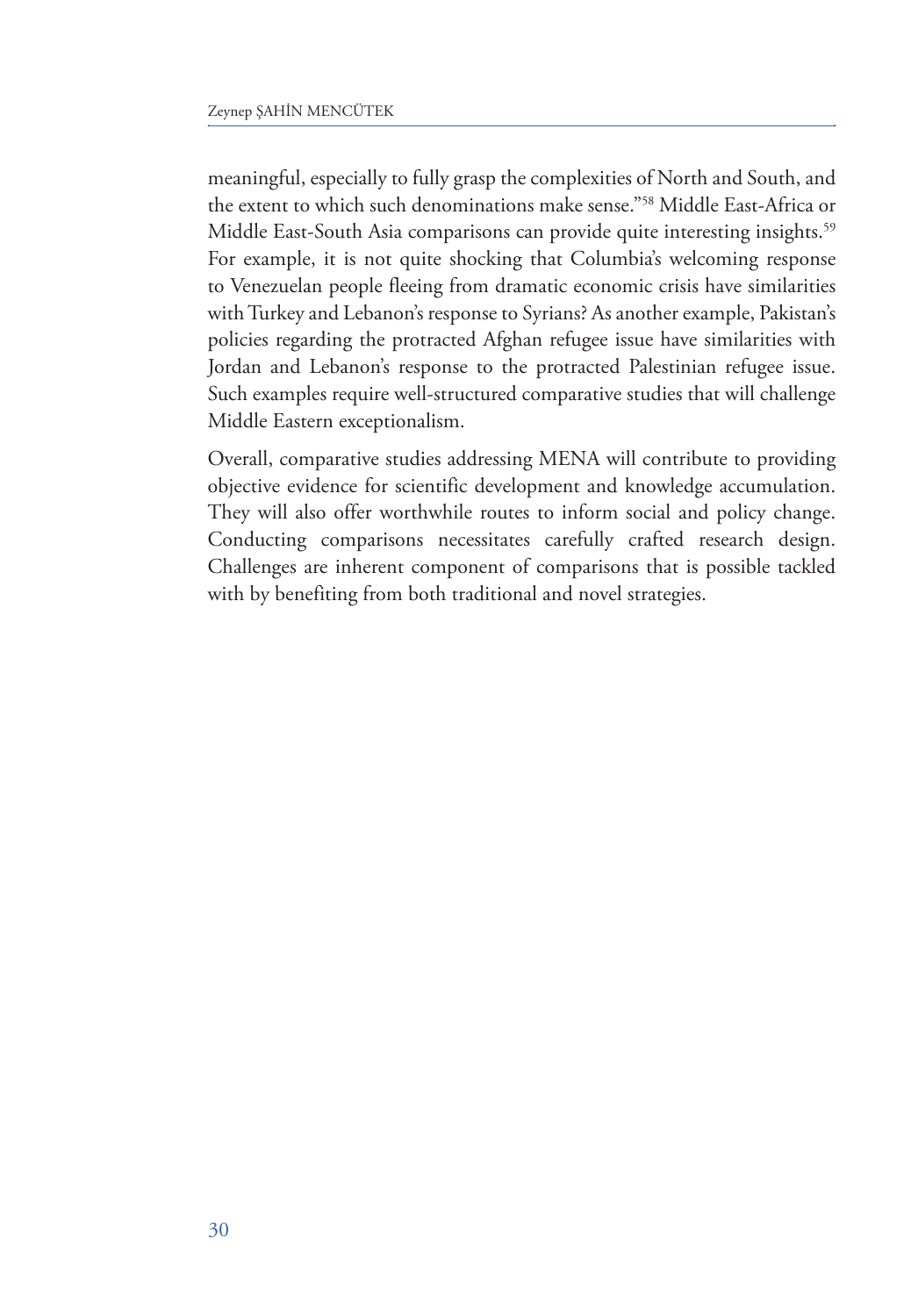# Endnotes

- 1 Large datasets on migration governance often cover countries of the Global North. Examples include the Migration Governance Index (MGI), the Migrant Integration Policy Index (MIPEX), the Commitment to Development Index, the Immigration Policies in Comparison (IMPIC) project, the International Migration Policy and Law Analysis (IMPALA) Database, and the Determinants of International Migration (DEMIG) database. For an earlier critic see B.S. Chimni, "The Geopolitics of Refugee Studies: A View from the South," *Journal of Refugee Studies*, Vol. 11, No. 4 (1998), pp. 350–374. For a recent critique, see S. J. Nawyn, "Migration in the Global South: Exploring New Theoretical Territory," *International Journal of Sociology*, Vol. 46, No. 2 (2016), pp. 81–84.
- 2 This study embraces a broad coverage of the MENA region in the absence of a fully agreed-upon delineation of its actual borders, similar to the experience of other regions. A broad MENA definition encompasses five North African countries: Egypt, Tunisia, Algeria, Morocco and Libya, and a number of Middle East countries including Iran, Iraq, Jordan, Lebanon, Syria, Israel, the West Bank and Gaza, Saudi Arabia, the United Arab Emirates, Oman, Yemen, Qatar, Kuwait and Turkey. The World Bank's coverage of MENA excludes Turkey, Iran and Israel but includes Djibouti. See https://www.worldbank.org/en/region/mena. The EU's MENA program encompasses Iran, Israel/Palestine, the Gulf, North Africa and Syria/Iraq/Lebanon as a part the EU's external action, and unlike scholarly works does not include Turkey. See: https://www.ecfr. eu/mena/about.
- 3 See E. Yalaz & R. Zapata-Barrero, "Mapping the Qualitative Migration Research in Europe: An Exploratory Analysis," in E. Yalaz & R. Zapata-Barrero (eds.), *Qualitative Research in European Migration Studies*, Cham: Springer, 2018, pp. 9–31. Also see I. Bloemraad, "The Promise and Pitfalls of Comparative Research Design in the Study of Migration," *Migration Studies*, Vol. 1, No. 1 (2013), pp. 27–46; and S. Saharso & P. Scholten, "Comparative Migration Studies: An Introduction," *Comparative Migration Studies*, Vol. 1, No. 1 (2013), pp. 1–6.
- 4 P. Bevelander & R. Pendakur, "The Labour Market Integration of Refugee and Family Reunion Immigrants: A Comparison of Outcomes in Canada and Sweden," *Journal of Ethnic and Migration Studies*, Vol. 40, No. 5 (2014), pp. 689–709.
- 5 I. Tyler et al., "The Business of Child Detention: Charitable Co-option, Migrant Advocacy and Activist Outrage," *Race & Class*, Vol. 56, No. 1 (2014), pp. 3–21.
- 6 Another example is Estella Carpi's work comparing emergency humanitarianism in Lebanon during the influx of refugees into Lebanon and the July 2006 war. See E. Carpi, *Adhocratic Humanitarianisms and Ageing Emergencies in Lebanon: From the July 2006 War in Beirut's Southern Suburbs to the Syrian Refugee Influx in Akkar's Villages*, unpublished postgraduate thesis, University of Sydney, 2015.
- 7 R. Pennix, M. Berger & K. Kraal (eds.), *The Dynamics of International Migration and Settlement in Europe: A State of the Art*, Amsterdam: Amsterdam University Press, 2006, pp. 307–308.
- 8 E. Morawsha, "Qualitative Migration: Viable Goals, Open-ended Questions and Multi-dimensional Answers," in Yalaz & Zapata-Barrero (eds.), *Qualitative Research in European Migration Studies*, p. 114.
- 9 I. van Liempt & V. Bilger, "Methodological and Ethical Dilemmas in Research among Smuggled Migrants," in Yalaz & Zapata-Barrero (eds.), *Qualitative Research in European Migration Studies*, p. 270.
- 10 R. Zapata-Barrero "Applied Political Theory and Qualitative Research in Migration Studies," in Yalaz & Zapata-Barrero (eds.), *Qualitative Research in European Migration Studies*, p. 88.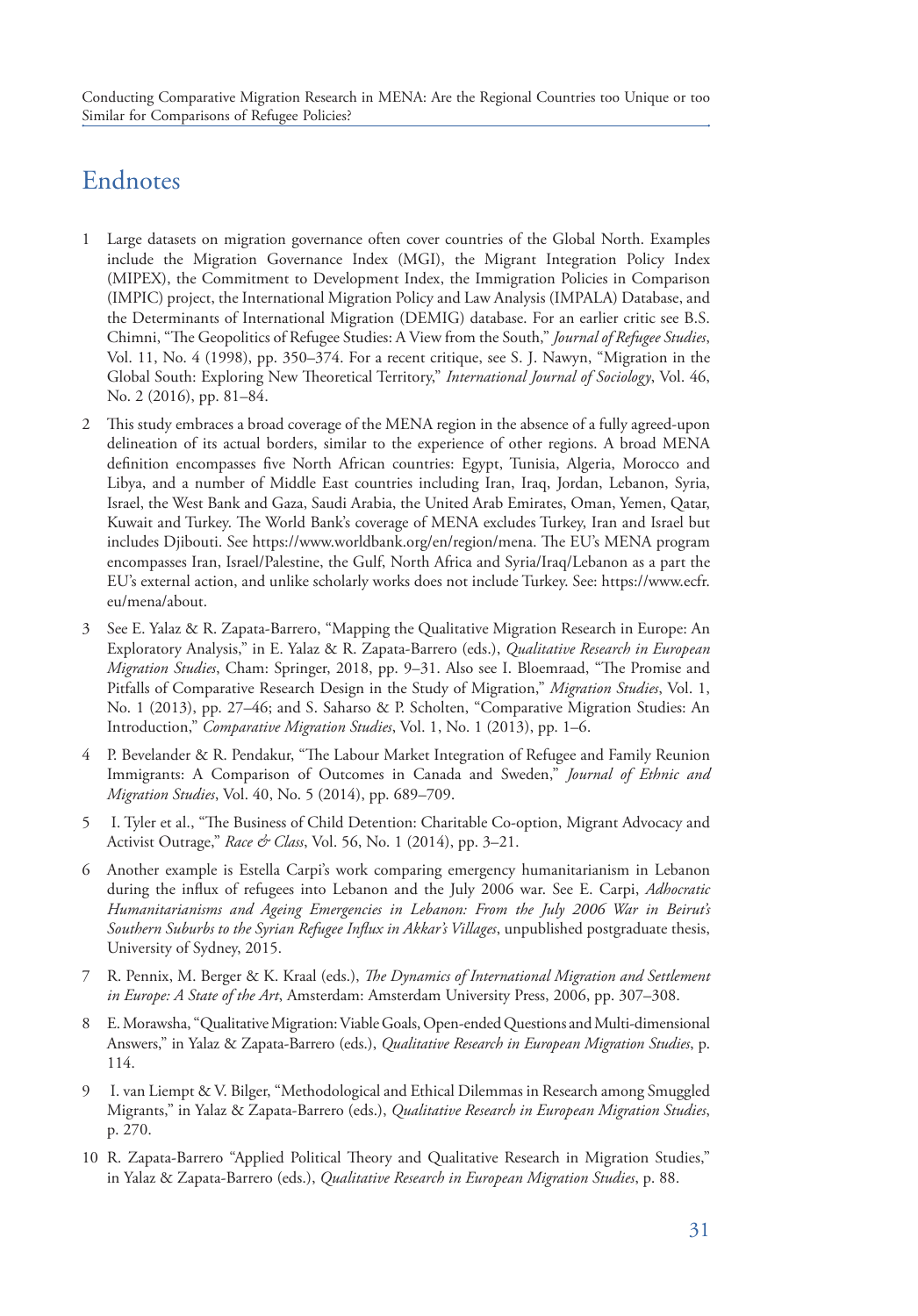- 11 P. Scholten, "Research Policy Relations and Migration Studies," in Yalaz & Zapata-Barrero (eds.), *Qualitative Research in European Migration Studies*, pp. 287–288.
- 12 Yalaz & Zapata-Barrero, "Mapping the Qualitative Migration Research in Europe," pp. 13–14.
- 13 R. McNally and N. Rahim, "How Global is the Journal of Refugee Studies?" *Carleton University Local Engagement Refugee Research Network*, 25 March 2020, https://carleton.ca/lerrn/2020/ how-global-is-the-journal-of-refugee-studies/?fbclid=IwAR3PxlBHRxbsp7fLaSwLkho38VyZaZ 5t9lj09pbXLmeBN2PW1RF11s53xfo (Accessed 12 April 2020).
- 14 L. B. Landau, "Communities of Knowledge or Tyrannies of Partnership: Reflections on North– South Research Networks and the Dual Imperative," *Journal of Refugee Studies*, Vol. 25, No. 4 (2012), pp. 555–570.
- 15 E. Tyszler, "From Controlling Mobilities to Control over Women's Bodies: Gendered Effects of EU Border Externalization in Morocco," *Comparative Migration Studies*, Vol. 7, Art. No. 25 (2019); S. Karadağ, "Extraterritoriality of European Borders to Turkey: An Implementation Perspective of Counteractive Strategies," *Comparative Migration Studies*, Vol. 7, Art. No. 12 (2019); W. Spahl, A. Österle, "Stratified Membership: Health Care Access for Urban Refugees in Turkey," *Comparative Migration Studies*, Vol. 7, Art. No. 42 (2019).
- 16 M. Crul et al., "How the Different Policies and School Systems Affect the Inclusion of Syrian Refugee Children in Sweden, Germany, Greece, Lebanon and Turkey," *Comparative Migration Studies*, Vol. 7, Art. No. 10 (2019).
- 17 See A. G. Yıldız, *The European Union's Immigration Policy: Managing Migration in Turkey and Morocco*, Cham: Springer, 2016; A. Üstübici, *The Governance of International Migration: Irregular Migrants' Access to Right to Stay in Turkey and Morocco*, Amsterdam: Amsterdam University Press, 2018; S. Wolff, "The Politics of Negotiating Readmission Agreements: Insights from Morocco and Turkey," *European Journal of Migration and Law*, Vol. 16, No. 1 (2014), pp. 69–95
- 18 K. Natter, "Rethinking Immigration Policy Theory beyond 'Western Liberal Democracies'," *Comparative Migration Studies*, Vol. 6, No. 1 (2018), p. 4.
- 19 L. Abdelaaty, "Refugees and Guesthood in Turkey," *Journal of Refugee Studies*, 14 November 2019, https://doi.org/10.1093/jrs/fez097 (Accessed 3 April 2020).
- 20 See A. Bank, "Comparative Area Studies and the Study of Middle East Politics after the Arab Uprisings," in A. I. Ahram, P. Köllner & R. Sil (eds.), *Comparative Area Studies: Methodologies Rationales and Cross-Regional Applications*," Oxford: Oxford University Press, 2018, pp. 119– 129; A. Arsan, J. Karam & A. Khater, "On Forgotten Shores: Migration in Middle East Studies and the Middle East in Migration Studies," *Mashriq & Mahjar*, Vol. 1, No. 1, 2013, pp. 1–7. E. Carpi & H. P. Şenoğuz "Refugee Hospitality in Lebanon and Turkey: On Making 'The Other'," *International Migration*, Vol. 57, No. 2, 2019, pp. 126–142; "Refugee and Migration Movements in the Middle East," *POMEPS Studies*, No. 25, 29 March 2017, https://pomeps. org/2017/03/29/refugees-and-migration-movements-in-the-middle-east/ (Accessed 1 February 2010); G. Tsourapas, "Authoritarian Emigration States: Soft Power and Cross-Border Mobility in the Middle East," *International Political Science Review*, Vol. 39, No. 3 (2018), pp. 400–416.
- 21 G. Errichiello, "Foreign Workforce in the Arab Gulf States (1930–1950): Migration Patterns and Nationality Clause," *International Migration Review*, Vol. 46, No. 2 (2012), pp. 389–413.
- 22 L. Turner, "Explaining the (Non-) Encampment of Syrian Refugees: Security, Class and the Labour Market in Lebanon and Jordan," *Mediterranean Politics*, Vol. 20, No. 3 (2015), pp. 386– 404.
- 23 H. Lambert, "Temporary Refuge from War: Customary International Law and the Syrian Conflict," *International & Comparative Law Quarterly*, Vol. 66, No. 3 (2017), pp. 723–745.
- 24 Carpi & Şenoğuz, "Refugee Hospitality in Lebanon and Turkey."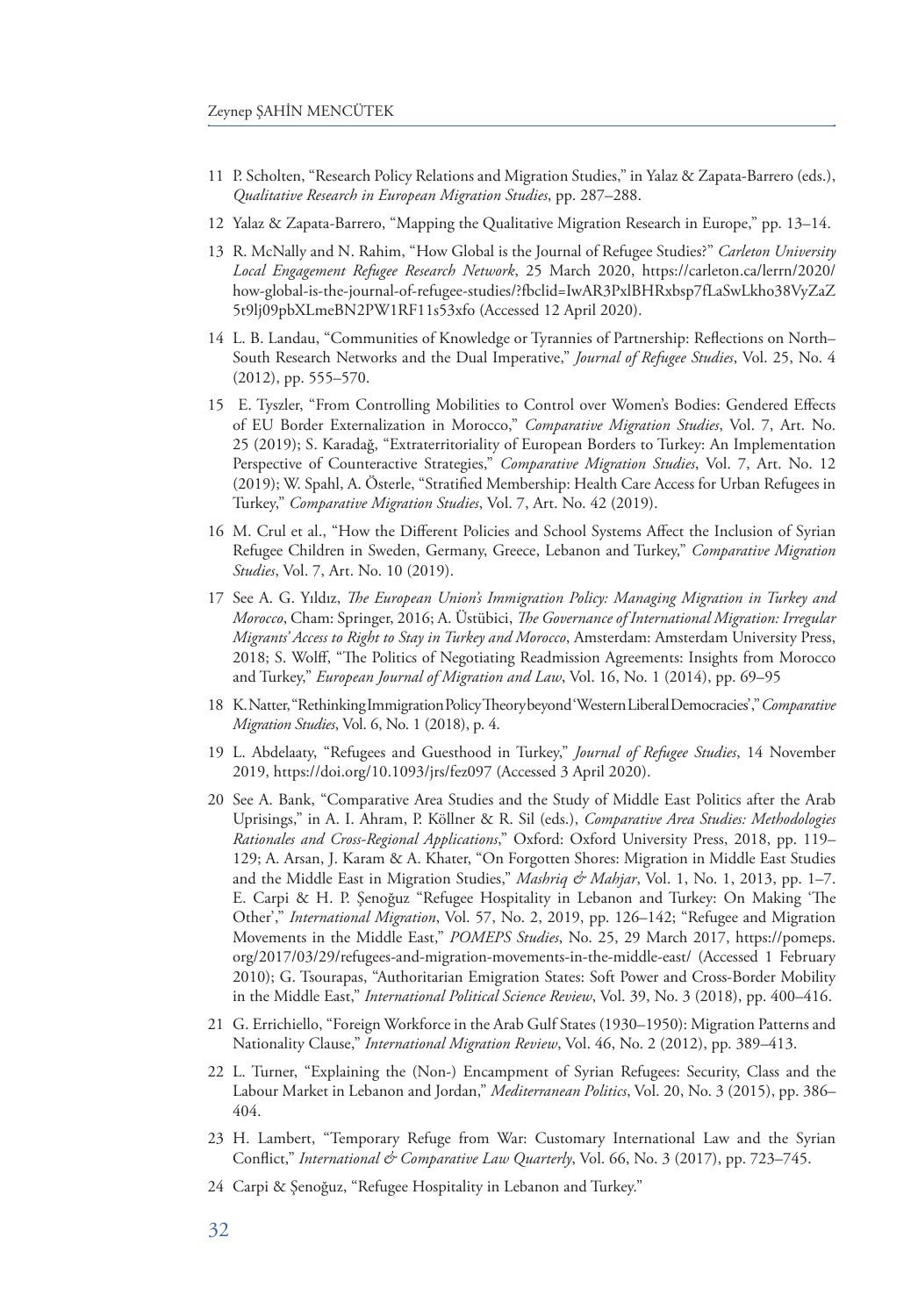Conducting Comparative Migration Research in MENA: Are the Regional Countries too Unique or too Similar for Comparisons of Refugee Policies?

- 25 See Yıldız, *The European Union's Immigration Policy*; Üstübici, *The Governance of International Migration*; Wolff, "The Politics of Negotiating Readmission Agreements."
- 26 To the best of my knowledge, the scholarly articles/books comparing these three countries are: D. Chatty, "The Syrian Humanitarian Disaster: Understanding Perceptions and Aspirations in Jordan, Lebanon and Turkey," in *The Long-Term Challenges of Forced Migration: Perspectives from Lebanon, Jordan and Iraq*, LSE Middle East Centre Collected Papers, No. 6, 2016, pp. 55–61, http://eprints.lse.ac.uk/67728/2/ForcedDisplacement.pdf (Accessed 1 February 2020); A. İçduygu & M. Nimer, "The Politics of Return: Exploring the Future of Syrian Refugees in Jordan, Lebanon and Turkey," *Third World Quarterly*, 21 October 2019, https://doi.org/10 .1080/01436597.2019.1675503; S. D. Miller, *Political and Humanitarian Responses to Syrian Displacement*, London: Routledge, 2016; Z. Şahin Mencütek, *Refugee Governance, State and Politics in the Middle East*, London: Routledge, 2018; G. Tsourapas, "The Syrian Refugee Crisis and Foreign Policy Decision-making in Jordan, Lebanon, and Turkey," *Journal of Global Security Studies*, Vol. 4, No. 4 (2019), pp. 464–481.
- 27 See F. Memisoglu, "Between the Legacy of Nation-State and Forces of Globalisation: Turkey's Management of Mixed Migration Flows," *Robert Schuman Centre for Advanced Studies Research Paper*, No. 122 (2014); M.S. Musette, "Aspects of Crisis Migration in Algeria," *Forced Migration Review*, No. 45, p. 47; P. Sow, E. Marmer & J. Scheffran, "Between the Heat and the Hardships: Climate Change and Mixed Migration Flows in Morocco," *Migration and Development*, Vol. 5, No. 2 (2016), pp. 293–313.
- 28 See F. Baban, S. Ilcan & K. Rygiel (eds.), "Syrian Refugees in Turkey: Pathways to Precarity, Differential Inclusion, and Negotiated Citizenship Rights," *Journal of Ethnic and Migration Studies*, Vol. 43, No. 1 (2017), pp. 41–57; R. Barbulescu, "Still a Beacon of Human Rights? Considerations on the EU Response to the Refugee Crisis in the Mediterranean," *Mediterranean Politics*, Vol. 22, No. 2 (2017), pp. 301–308; P. K. Norman, "Inclusion, Exclusion or Indifference? Redefining Migrant and Refugee Host State Engagement Options in Mediterranean 'Transit' Countries," *Journal of Ethnic and Migration Studies*, Vol. 45, No. 1 (2019), pp. 42–60; K. Norman, "Host State Responsibility and Capacity in Egypt, Morocco and Turkey," *LSE Blogs*, 23 September 2019, https://blogs.lse.ac.uk/mec/2016/09/23/host-state-responsibility-andcapacity-in-egypt-morocco-and-turkey/ (Accessed 1 February 2020).
- 29 See "Emergencies," *UNHCR*, https://www.unhcr.org/emergencies.html (Accessed 1 February 2020).
- 30 For the current list see "Figures at a Glance," *UNHCR*, https://www.unhcr.org/figures-at-aglance.html (Accessed 1 February 2020).
- 31 See "Global Trends: Forced Displacement in 2016," *UNHCR*, https://www.unhcr.org/statistics/ unhcrstats/5943e8a34/global-trends-forced-displacement-2016.html (Accessed 1 February 2020) and "Figures at a Glance."
- 32 "Global Trends."
- 33 "Temporary Protection Statistics," https://www.goc.gov.tr/gecici-koruma5638 (Accessed 4 June 2020).
- 34 See country profiles at https://data.worldbank.org/country (Accessed 4 June 2020)
- 35 See Z. Şahin Mencütek, "Turkey's Approach to Encourage Returns of Syrians," *Forced Migration Review*, No. 62 (October 2019), pp. 28–31; T. Fakhoury and D. Özkul, "Syrian Refugees' Return from Lebanon," *Forced Migration Review*, No. 62 (October 2019), pp. 26–28; J. Morris, "Politics of Return from Jordan to Syria," *Forced Migration Review*, No. 62 (October 2019), pp. 31–36.
- 36 R. Penninx et al., *The Dynamics of International Migration and Settlement in Europe: A State of the Art*, Amsterdam: Amsterdam University Press, 2006, pp. 307–308.